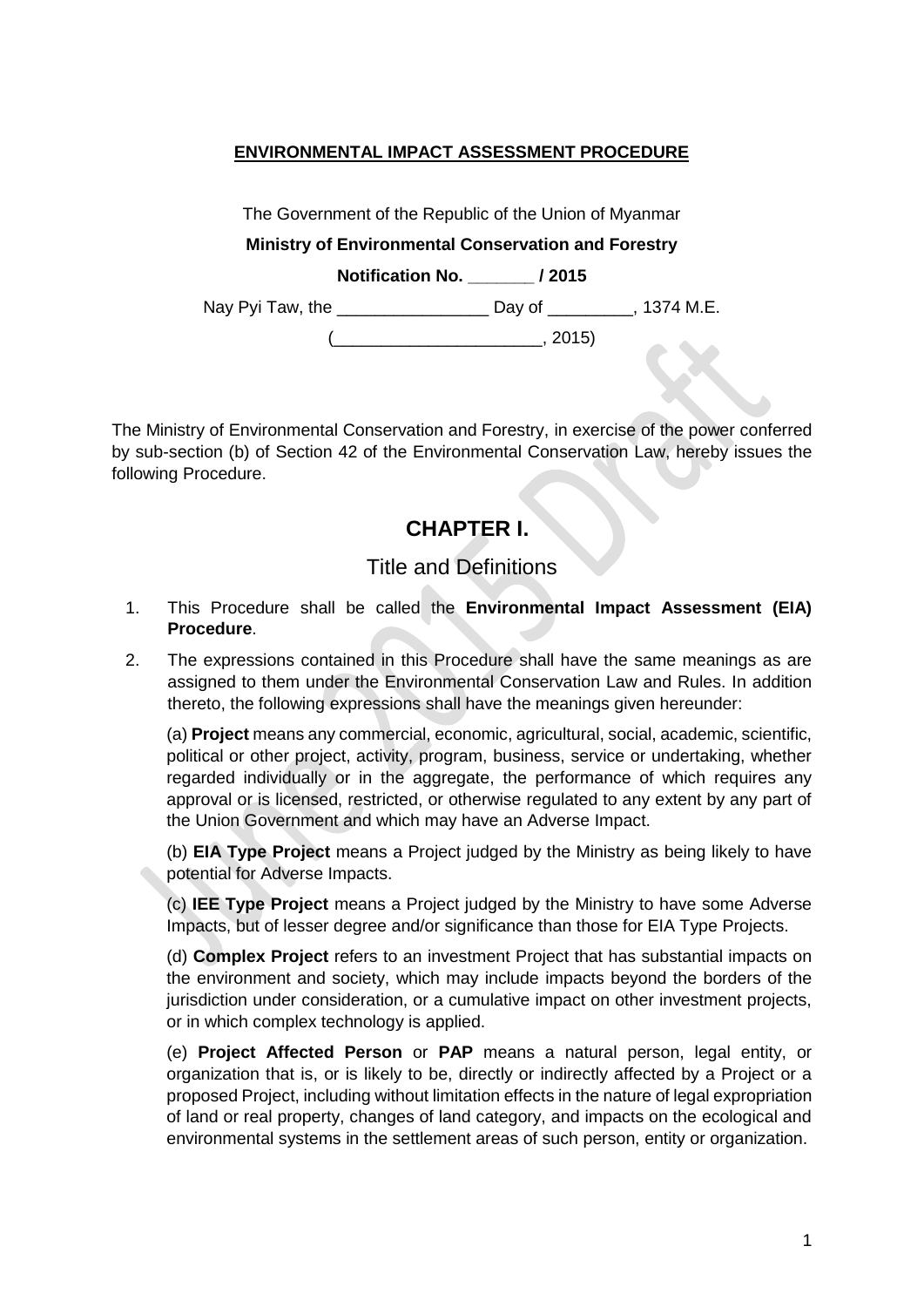(f) **Adverse Impact** means any adverse environmental, social, socio-economic, health, cultural, occupational safety or health, and community health and safety effect suffered or borne by any entity, natural person, ecosystem, or natural resource, including, but not limited to, the environment, flora and fauna, where such effect is attributable in any degree or extent to, or arises in any manner from, any action or omission on the part of the Project Proponent, or from the design, development, construction, implementation, maintenance, operation, or decommissioning of the Project or any activities related thereto.

(g) **Environmental Impact** means the probable effects or consequence on the natural and built environment, and people and communities of a proposed Project or businesses or activities or undertaking. Impacts can be direct or indirect, cumulative, and positive or adverse or both. For purposes of this Procedure, Environmental Impacts include occupational, social, cultural, socio-economical, public and community health, and safety issues. Social impacts that are in the nature of Involuntary Resettlement or which relate to Indigenous People, however, shall be dealt with in accordance with Article 7.

(h) **Cumulative Impact** in relation to a Project means the impact or impacts of a Project that in itself or themselves may not be significant but may become significant when added to the existing and potential impacts eventuating from similar or diverse Projects or undertakings in the same geographic area or region.

(i) **Best Available Techniques** or **BAT** means the most effective and advanced stage in the development of activities and their methods of operation which indicate the practical suitability of particular techniques for providing in principle avoidance, prevention, reduction, mitigation and compensation as the basis for Emission Limit Values designed to prevent and, where that is not practicable, generally to reduce emissions and the impact on the environment as a whole, where:

**'Best'** shall mean most effective in achieving a high general level of protection of the environment as a whole;

**'Available'** techniques shall mean those developed on a scale which allow implementation in the relevant industrial sector, under economically and technically viable conditions taking into consideration the cost and advantages, as long as they are reasonably accessible to the operator; and

**'Techniques'** shall include both the technology used and the way in which the installation is designed, built, maintained, operated and decommissioned.

(j) **Good Practice** means that practice which is recognized by a consensus of relevant stakeholders (including without limitation government, industry, labour, financiers, and academia) as having been adopted by leading, reputable companies of international standard, which is capable of being adhered to within the Republic of the Union of Myanmar, and which, when carried out by or in respect of the Project, can be expected further to reduce the Adverse Impacts arising from the Project and activities related thereto.

(k) **Alternatives** in relation to a proposed Project, means different realistic and feasible means of meeting the general purpose and requirements of the Project, which may include lower-impact alternatives to:

1) the property on which or location where it is proposed to undertake the Project,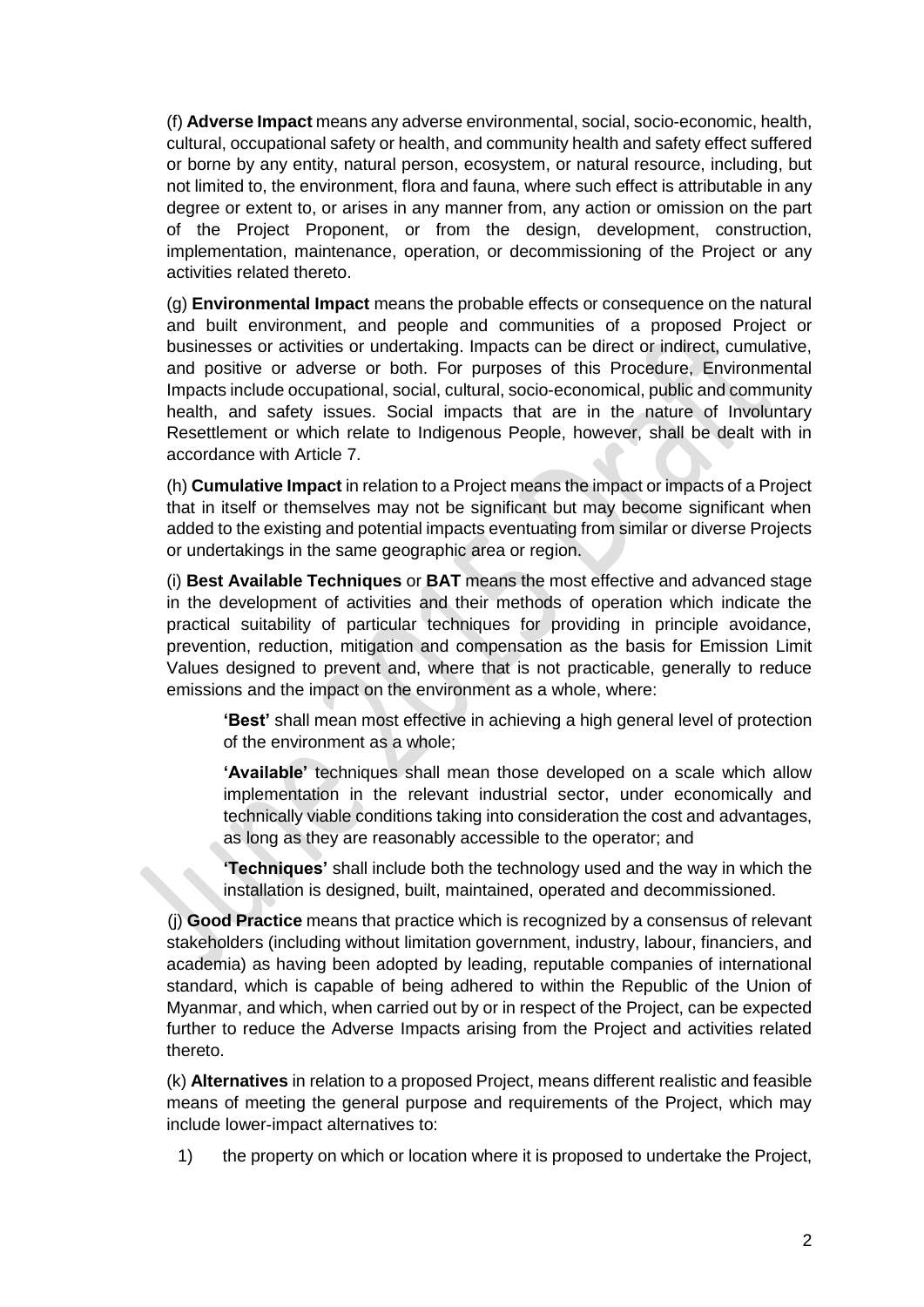- 2) the type of Project to be undertaken,
- 3) the design or layout of the Project,
- 4) the technology to be used in the Project,
- 5) the operational aspects of the Project, and
- 6) any other substantive characteristic or aspect of the Project as deemed necessary or appropriate by the Ministry.

(l) **Biodiversity** means the variability among living organisms from all sources including, inter alia, terrestrial, atmospheric, and marine and other aquatic ecosystems and the ecological complexes of which any such ecosystem is a part; this includes diversity within species, between species, and of ecosystems.

(m) **Emission** means the direct or indirect release of any substance, radiation, vibration, heat or noise from individual or diffuse sources into the air, water, land or any subterranean area. Emissions include emissions of solid waste, effluent, gas, noise, odor, light, radiation, vibration or heat.

(n) **Emission Limit Values** or **ELV** is a figure specifying the concentration or load of a pollutant allowed to be emitted or discharged to the environment from a specific installation in a given period of time or per unit of production.

(o) **IEE Report** means a report on an IEE Type Economic Activity prepared in accordance with the requirements stipulated in Article 32 and having a focus on: (i) systematic identification and assessment of potential Adverse Impacts including cumulative impacts of the proposed Project, business, service or activity; (ii) systematic assessment of feasible Project alternatives, and (iii) determination of appropriate measures to mitigate potential Adverse Impacts. The form, content and structure of the report shall be in accordance with the Ministry's requirements and guidelines and international best practice, and shall include the EMP.

(p) **EIA Report** means a report on an EIA Type Economic Activity prepared in accordance with the requirements stipulated in Article 63 and having a focus on: (i) systematic identification and assessment of potential Adverse Impacts including cumulative impacts of the proposed Project, business, service or activity; (ii) systematic assessment of feasible Project alternatives; and (iii) determination of appropriate measures to mitigate potential Adverse Impacts. The form, content and structure of the report shall be in accordance with the Ministry's requirements and guidelines and international best practice, and shall include the EMP.

(q) **EIA Report Review Body** means that body to be formed by the Ministry in accordance with Article 58 of the Environmental Conservation Rules, comprising technical experts from relevant government departments, government organizations, technical organizations and civil society responsible to review and provide comments and recommendations on an EIA Report.

(r) **EMP** means a project document prepared in accord with the requirements, guidance of the Ministry to avoid, protect, mitigate and monitor Adverse Impacts caused by designing, construction, implementation, operation, maintenance, termination, closure of a project or business or activity; or after its closure, or by any other cause. Such plan includes manner to manage, work programs to implement, work programs to monitor the change of environmental situation and environmental conservation and protection, measures for environmental emergency, to avoid, protect and mitigate Environmental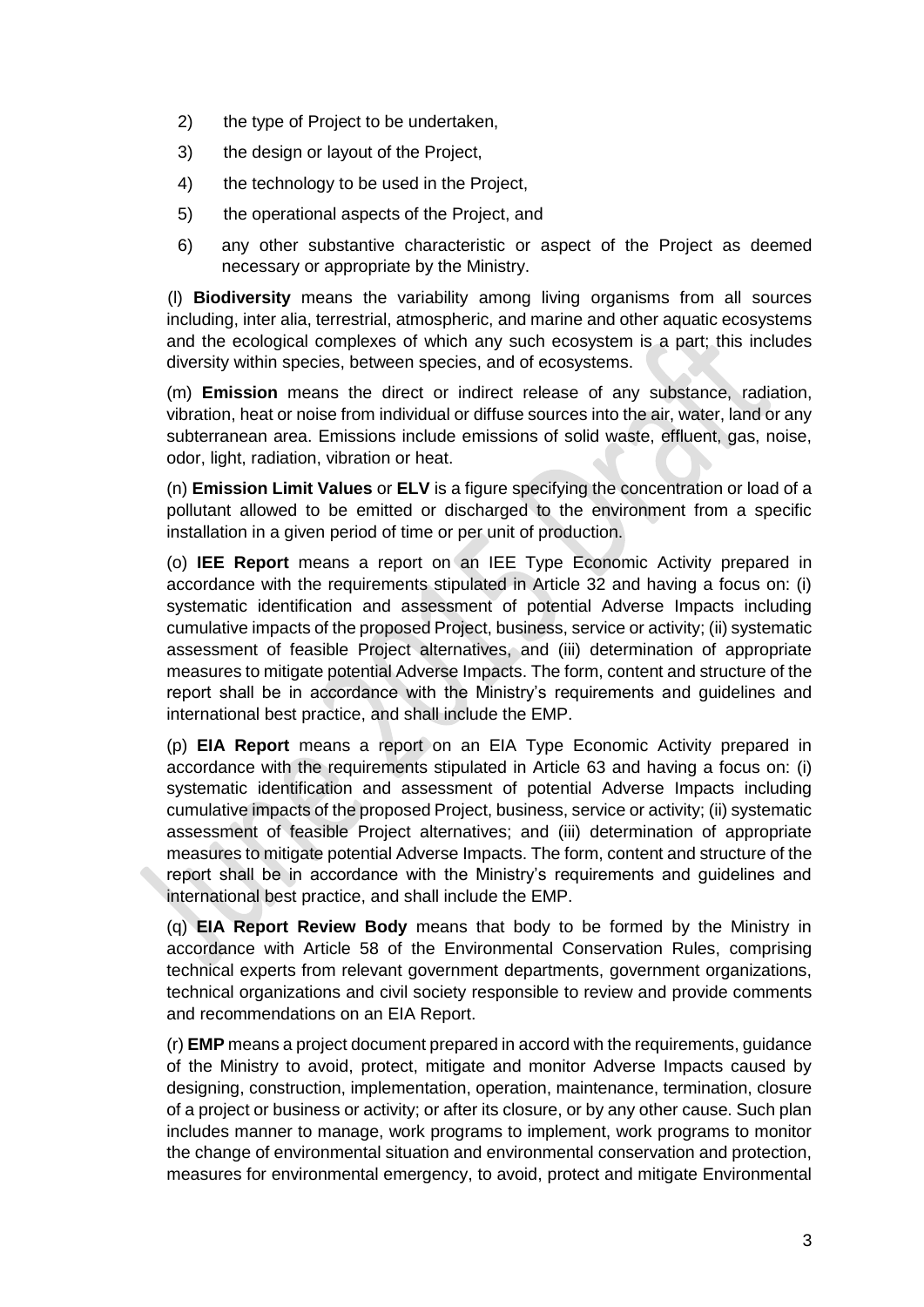Impacts caused by a Project, business or activity or caused by any part of a Project, business or activity.

(s) **Construction Phase EMP** means a detailed and comprehensive Environmental Management Plan (EMP) for the construction phase of a Project. Such plan shall present all relevant commitments, Emission Limit Values, Environmental Quality Standards and other environmental requirements. The plan shall include a description of the construction works, installations, and infrastructure, and shall present an overview of Adverse Impacts, present mitigation measures and monitoring programs together with time schedules, projected budget use, overview maps, images, aerial photos, satellite images, site layout plans, cross-sections, transects, environmental management and monitoring sub-plans for each construction site, thematic sub-plans, and management procedures, as appropriate.

(t) **Operational Phase EMP** means a detailed and comprehensive EMP for the operational phase of a Project. Such plan shall present all relevant commitments, Emission Limit Values, Environmental Quality Standards and other environmental requirements. The plan shall include a description of the Project operations, installations, and infrastructure, and shall present an overview of Adverse Impacts, present mitigation measures together with time schedules, projected budget use, overview maps, images, aerial photos, satellite images, site layout plans, crosssections, transects, environmental management and monitoring sub-plans for each Project site, thematic sub-plans, and management procedures, as appropriate.

(u) **Environmental Compliance Certificate** or **ECC** is a document having legal effect, through which the Ministry approves an Initial Environmental Examination (IEE) Report, an EIA Report, or an EMP.

(v) **Indigenous People** means people with a social or cultural identity distinct from the dominant or mainstream society, which makes them vulnerable to being disadvantaged in the processes of development.

(w) **Involuntary Resettlement** means the mandatory physical displacement of a Project Affected Person from the PAP's home arising from a Project, or the unavoidable loss by a PAP of productive or income-generating assets occasioned by a Project.

(x) **Law** means the Environmental Conservation Law and future amendments of the Law.

(y) **Ministry** means the Ministry of Environmental Conservation and Forestry and, where the context requires, includes as relevant its Departments and/or offices at union, regional, state, district, township and/or municipal levels.

(z) **Department** means the Environmental Conservation Department of the Ministry.

(aa) **Committee** means the Environmental Conservation Committee formed by the Union Government under Article 4 of the Law.

(bb) **Project Proponent** means any natural person, legal entity, or organization, from the public or private sector, intending to undertake, or having commenced to undertake, as relevant, a Project or any aspect of a Project (including study, survey, design, development, pre-construction, construction, operation, decommissioning, closure, and post-closure) within the territorial borders of the Republic of the Union of Myanmar, and during the period of such undertaking which has an ownership interest (legal or equitable) in the Project, or which intends (or could reasonably be expected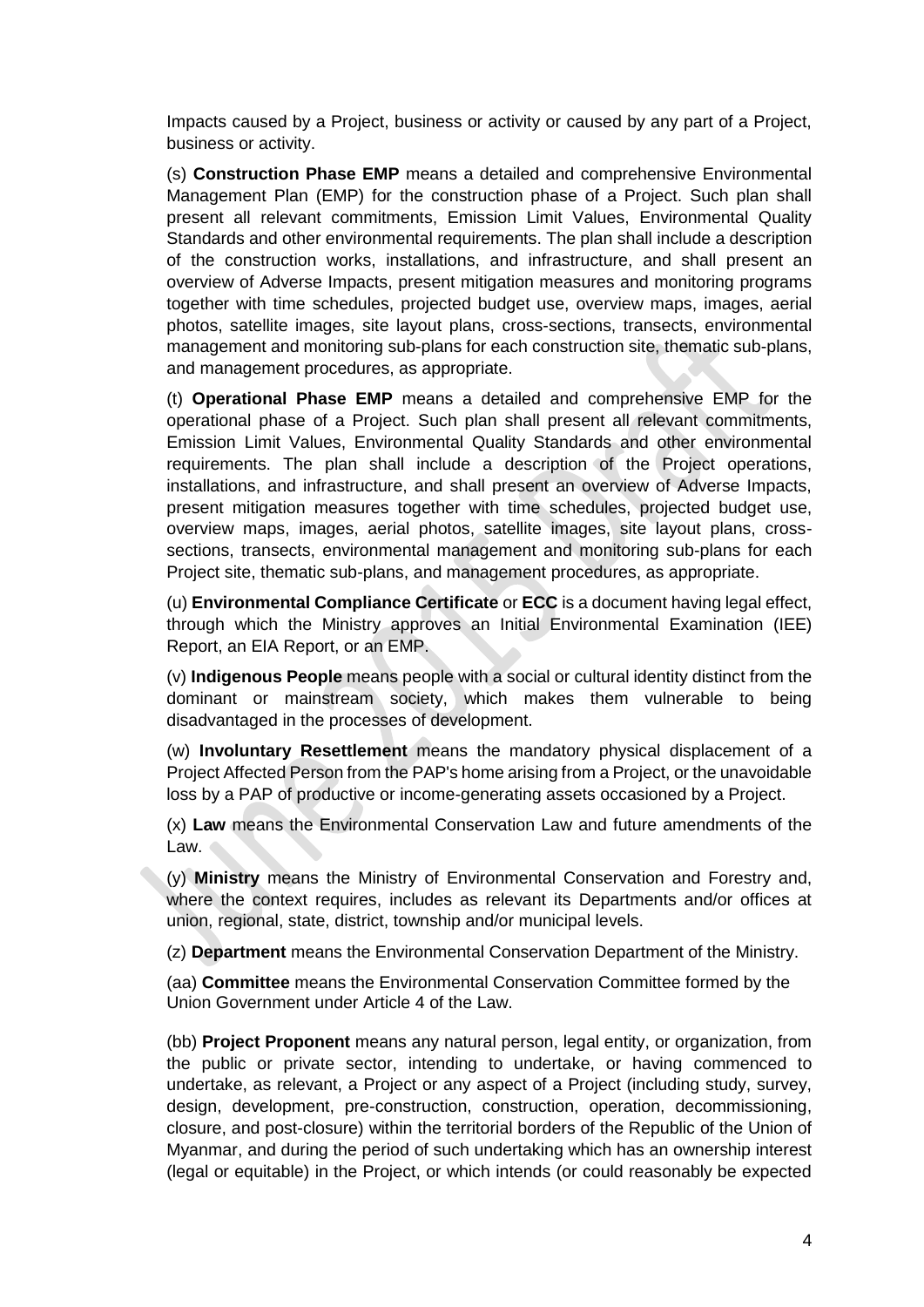to intend) to derive financial or other benefits from the Project of the sort which an owner would ordinarily derive.

(cc) **Project Proposal** means a written document, in form, content and structure in accordance with the Ministry's requirements and guidelines, accurately setting forth the key aspects and relevant details (including, inter alia, the nature and size of all known or foreseeable Adverse Impacts) of a Project or Project Expansion, as the case may be, which a Project Proponent wishes to undertake, or having commenced to undertake.

(dd) **Expansion** or **Project Expansion** means any proposed or actual increase in the size or production of a Project.

(ee) **Rules** means the Environmental Conservation Rules.

(ff) **Residual Impacts** means predicted or actual Environmental Impacts that remain after mitigating measures have been applied, including after Project closure.

(gg) **Scoping** means the process contemplated in Chapter V of this Procedure for determining the scope of the EIA (i.e., the data that need to be collected and analyzed to assess the potential Adverse Impacts of a Project) and producing a terms of reference (TOR) for preparation of an EIA Report.

(hh) **Screening** means the initial assessment by the Department that is made pursuant to Chapter III of this Procedure to determine whether an IEE or an EIA is required to be carried out.

(ii) **Prior Permission** means the permission issued by the Ministry in respect of Projects listed in Annex 1 'Categorization of Economic Activities for Assessment Purposes', setting forth environmental conservation terms and conditions in accordance with Section 24 of the Law.

(jj) **Strategic Environmental Assessment** refers to a range of analytical and participatory approaches that aim to integrate environmental into policies, plans and programs and evaluate the inter-linkages with economic and social considerations. The principle is to integrate environment, alongside economic and social concerns, into a holistic sustainability assessment.

## **CHAPTER II.**

### Establishment of the Environmental Impact Assessment Process

3. Pursuant to Section 21 of the Law and Articles 52, 53 and 55 of the Rules, all Projects and Project Expansions undertaken by any ministry, government department, organization, corporation, board, development committee, local government or authority, company, cooperative, institution, enterprise, firm, partnership or individual (and/or all Projects, field sites, factories and businesses including Expansions of such Projects, field sites, factories and businesses identified by the Ministry, which may cause impact on environmental quality and are required to get Prior Permission in accordance with Section 21 of the Law, and Article 62 of the Rules and Annex 1 'Categorization of Economic Activities for Assessment Purposes') having the potential to cause Adverse Impacts, are required to undertake IEE or EIA or, subject to Articles 8, 9, 10 and 11, to develop an EMP, and to obtain an ECC in accordance with this Procedure.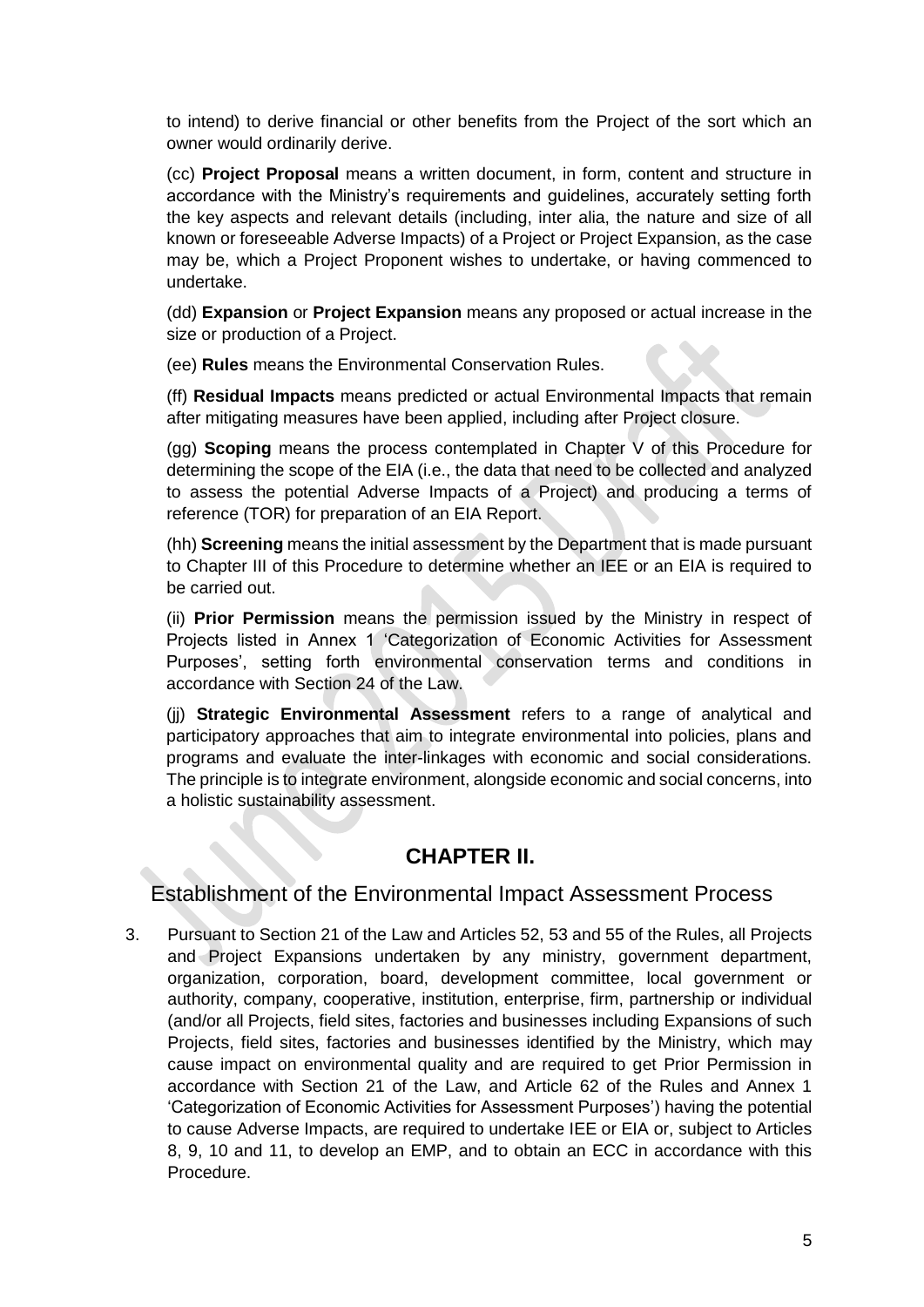- 4. Any Project, field site, factory or business which is identified by Section 21 of the Law and Article 62 of the Rules, requires Prior Permission, including those which exist prior to the issuance of this Procedure.
- 5. In accordance with Article 68 of the Rules, small-scale Projects, field sites, factories or businesses which are not identified by Section 21 of the Law or Article 62 of the Rules, and which are also not included in Annex 1 'Categorization of Economic Activities for Assessment Purposes', shall obtain the recommendation of the Department as to whether or not such Project has environmental impacts and shall comply with the terms and conditions prescribed by the Department before applying for a permit or license from the relevant Ministry or governmental organization.
- 6. The ECC shall reflect any terms and conditions that were contained in any relevant Prior Permission.
- 7. Projects that involve Involuntary Resettlement or which may potentially have an Adverse Impact on Indigenous People shall comply with specific procedures separately issued by the responsible ministries. Prior to the issuance of such specific procedures, all such Projects shall adhere to international good practice (as accepted by international financial institutions including the World Bank Group and Asian Development Bank) on Involuntary Resettlement and Indigenous Peoples.
- 8. Any Project already in existence prior to the issuance of the Rules, or the construction of which has already commenced prior to the issuance of the Rules, and which, in either case, would have been required to carry out an IEE or EIA in accordance with this Procedure had this Procedure been applied to such Project prior to its coming into existence or commencing construction, shall be required to undertake, within the timeframe prescribed by the Department, an environmental and/or social compliance audit, including on-site assessment, to identify past and/or present concerns related to that Project's Environmental Impacts, and to:
	- a) develop an EMP;
	- b) obtain an ECC; and
	- c) take appropriate actions to mitigate Adverse Impacts in accordance with the Law, the Rules, and other applicable laws.
- 9. Any Project already in existence prior to the issuance of the Rules, or the construction of which has already commenced prior to the issuance of the Rules, shall be required to carry out an IEE or EIA in accordance with this Procedure in respect of any proposed extension or Expansion of such Project which would increase the Project size or production or would necessitate additional construction, renovation, installation or other extension or Expansion related activities, if the nature and scale of such extension or Expansion are such that, regarded as an independent Project without reference to the nature or scale of the Project already in existence or under construction, they would have been subject to the requirement to carry out an IEE or EIA. If no IEE or EIA is required to be carried out in respect of such Project extension or Expansion, then the EMP and ECC for such Project shall be revised as necessary within the timeframe prescribed by the Department to take into consideration such extension or Expansion.
- 10. Projects funded with external aid and which have been approved by the Parliament, and Projects implemented by any Ministry or government organization, shall, if construction has already commenced prior to the issuance of the Rules, comply with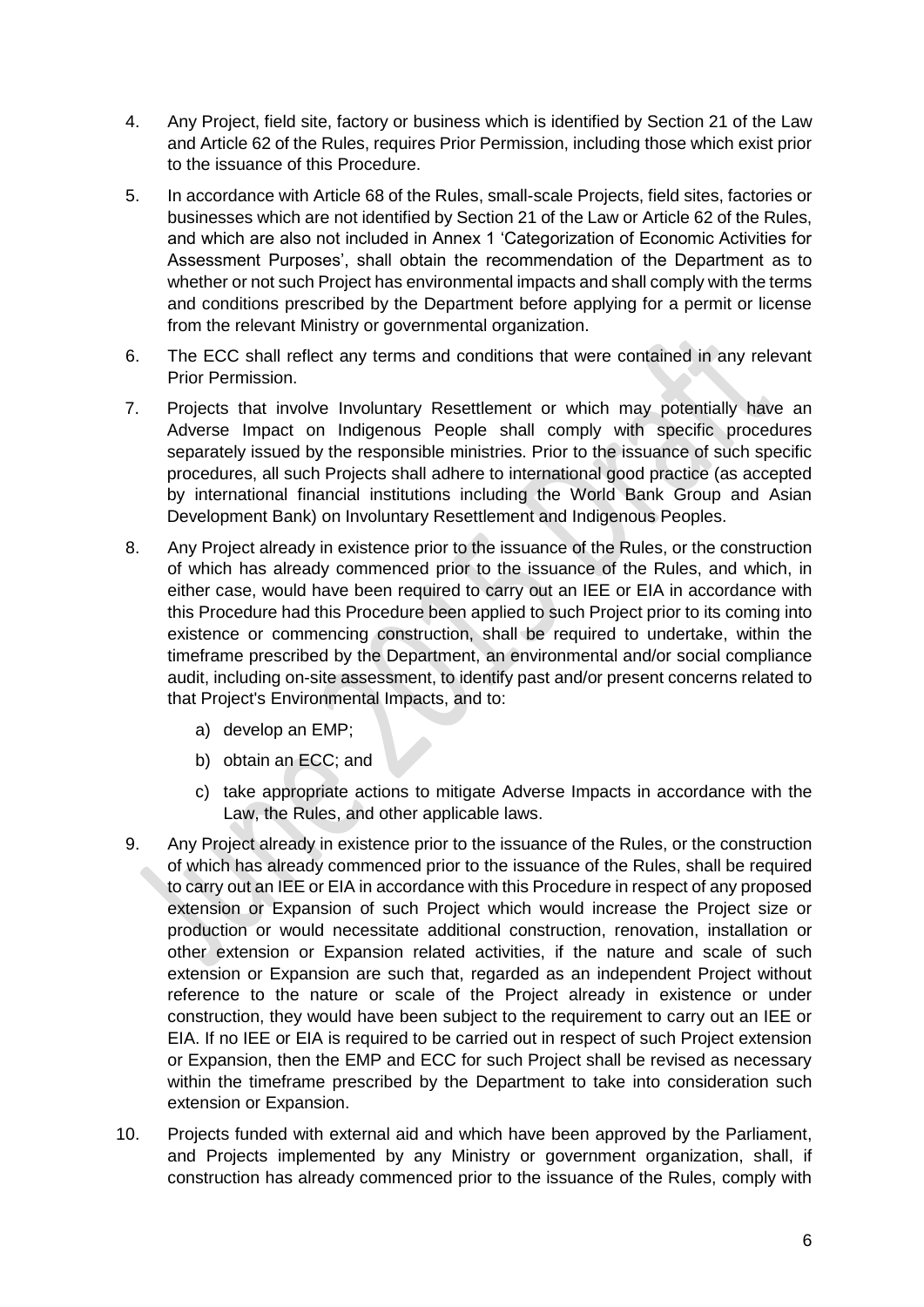Article 8 or shall, if construction has not yet commenced prior to the issuance of the Rules, be required to carry out an IEE or EIA as this Procedure may require and within the timeframe prescribed by the Department, and shall obtain the relevant ECC prior to the submission of such Project to the cabinet.

- 11. Any Expansion in respect of a Project implemented after the issuance of the Rules and which does not require an IEE or EIA (as the case may be), but such Expansion, when considered together with the Project implemented after the issuance of the Rules as a single combined Project, would cause that Project to require an IEE or EIA (as the case may be), then the Department shall determine whether an IEE or EIA (as the case may be) of the Project implemented after the issuance of the Rules plus the proposed Expansion of that Project shall be required and/or whether an updated, revised EMP shall be required.
- 12. For any preliminary activities to be carried out by or on behalf of a proponent of a project or activity before the Ministry has determined whether the project or activity is obliged to carry out an IEE or EIA, the Ministry shall have the right to establish and impose requirements with respect to those preliminary activities, which the project or activity proponent shall be obliged to comply with as a prior condition to engaging in those preliminary activities.
- 13. The Project Proponent shall arrange for appropriate public consultation through all phases of the IEE and EIA process as required by Articles 30, 46, and 57 of this Procedure, and shall timely disclose to the public all relevant Project-related information in accordance with this Procedure except that which may relate to National Security concerns as informed by the Ministry.
- 14. The Ministry shall be responsible for the application and interpretation of this Procedure.
- 15. The Ministry has the power and exclusive authority to:
	- 1) define Project screening criteria;
	- 2) approve technical guidelines for IEE and EIA;
	- 3) review and approve IEE Reports;
	- 4) provide quidelines for, and approve the TOR of, EIA;
	- 5) review and approve EIA Reports;
	- 6) review and approve EMP, Construction Phase EMP and Operational Phase EMP;
	- 7) determine and impose Environmental Impact related conditions which will be applicable to any Ministry approval of an IEE, EIA or EMP and/or the issuance by the Ministry of any ECC;
	- 8) monitor and enforce compliance with the conditions set forth in the ECC and monitor and enforce the implementation of the EMP, including any amendments thereof occasioned once the detailed design of the proposed Project has been finalized or by or on account of experience during implementation of the Project;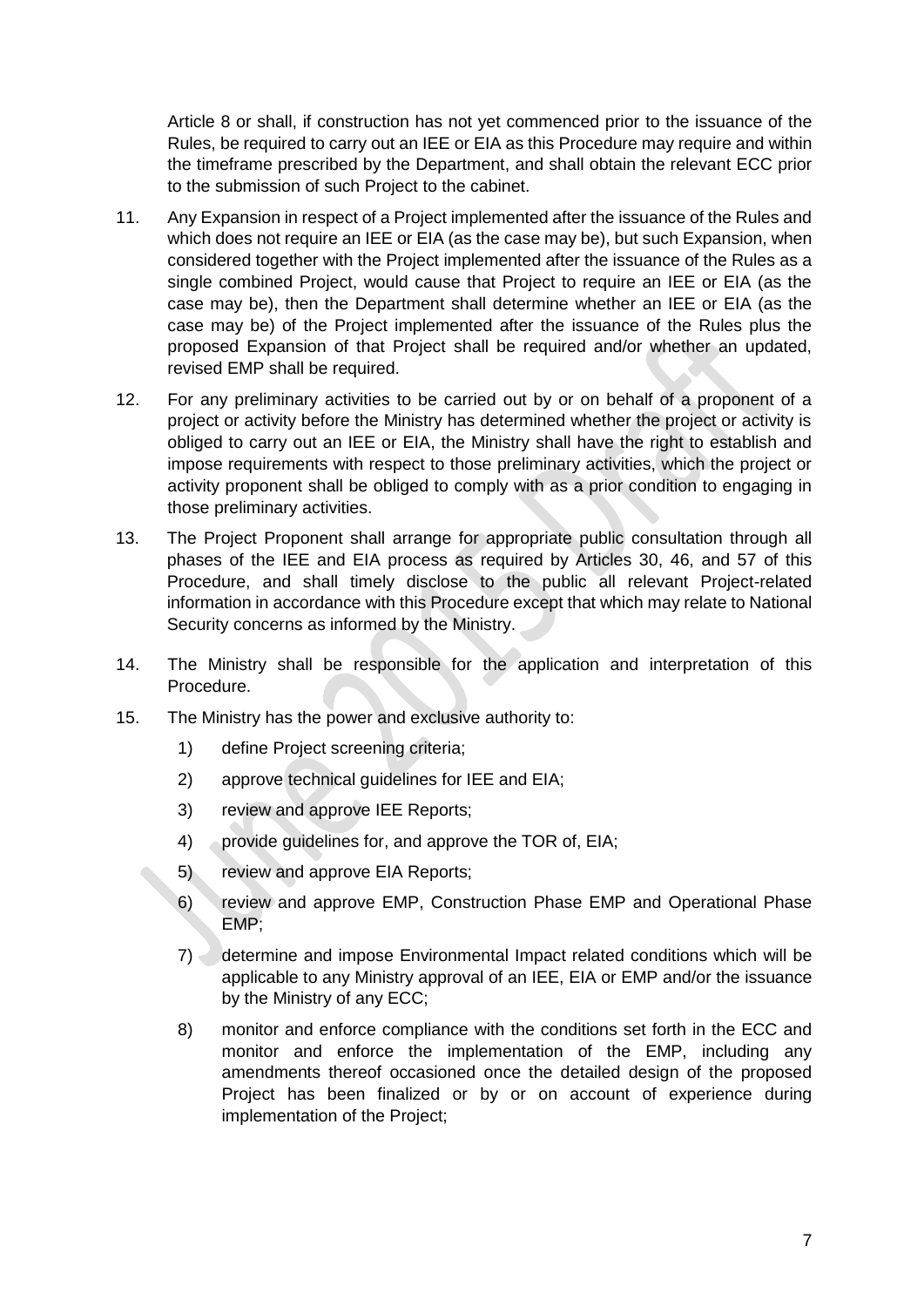- 9) require any Project to update its EMP and to submit such updated EMP to the Ministry for review and approval according to a schedule defined by the Ministry;
- 10) identify and notify the registration conditions and/or procedures for the third person or organization who wishes to prepare EIA; and
- 11) perform other duties and functions relating to IEE/EIA as stipulated by the Union Government.
- 16. The EIA Report Review Body shall have the following responsibilities:
	- 1) When requested by the Ministry, to review the EIA of any Project.
	- 2) Within the timeframe prescribed by the Ministry, to prepare an EIA Review Report in regard to an EIA Report.
	- 3) The Ministry may, in each case, prescribe the scope and content of the EIA Review Report. Such scope and content may include, among other things, assessments of the following questions:
		- (i) Does the EIA Report comply with this Procedure (EIA Report structure, content, study methodology, public participation process, etc.)?
		- (ii) Does the EIA Report comply with the Scoping Report and the TOR for the EIA?
		- (iii) Does the EIA Report comply with explicit guidelines, standards, timing and criteria for review?
		- (iv) Does the EIA Report recognize and consider the views of stakeholders?
		- (v) Is the EIA Report complete? Does it contain sufficient, suitable and reliable information?
		- (vi) Have all applicable environmental and social requirements been adequately identified, addressed, referred to and fully complied with in the preparation and content of the EIA Report?
		- (vii) Have all foreseeable Adverse Impacts been identified and addressed in the preparation and content of the EIA Report?
		- (viii) Is it likely that the measures to prevent, mitigate or minimize Adverse Impacts of the Project specified in the EIA Report will ensure that the environmental requirements will be fully complied with?
			- (ix) Are the measures to prevent or minimize pollution from the Project effective and based on Best Available Techniques and Good Practice?
			- (x) Are there any measures or procedures which are non-compliant, or which risk leading to non-compliance, with environmental requirements?
		- (xi) Can the Project as described and presented in the EIA Report be constructed and operated without causing unacceptable Adverse Impacts?
	- 4) The EIA Review Report shall identify any defects in the EIA investigations or in the EIA Report and shall give recommendations as to which further studies,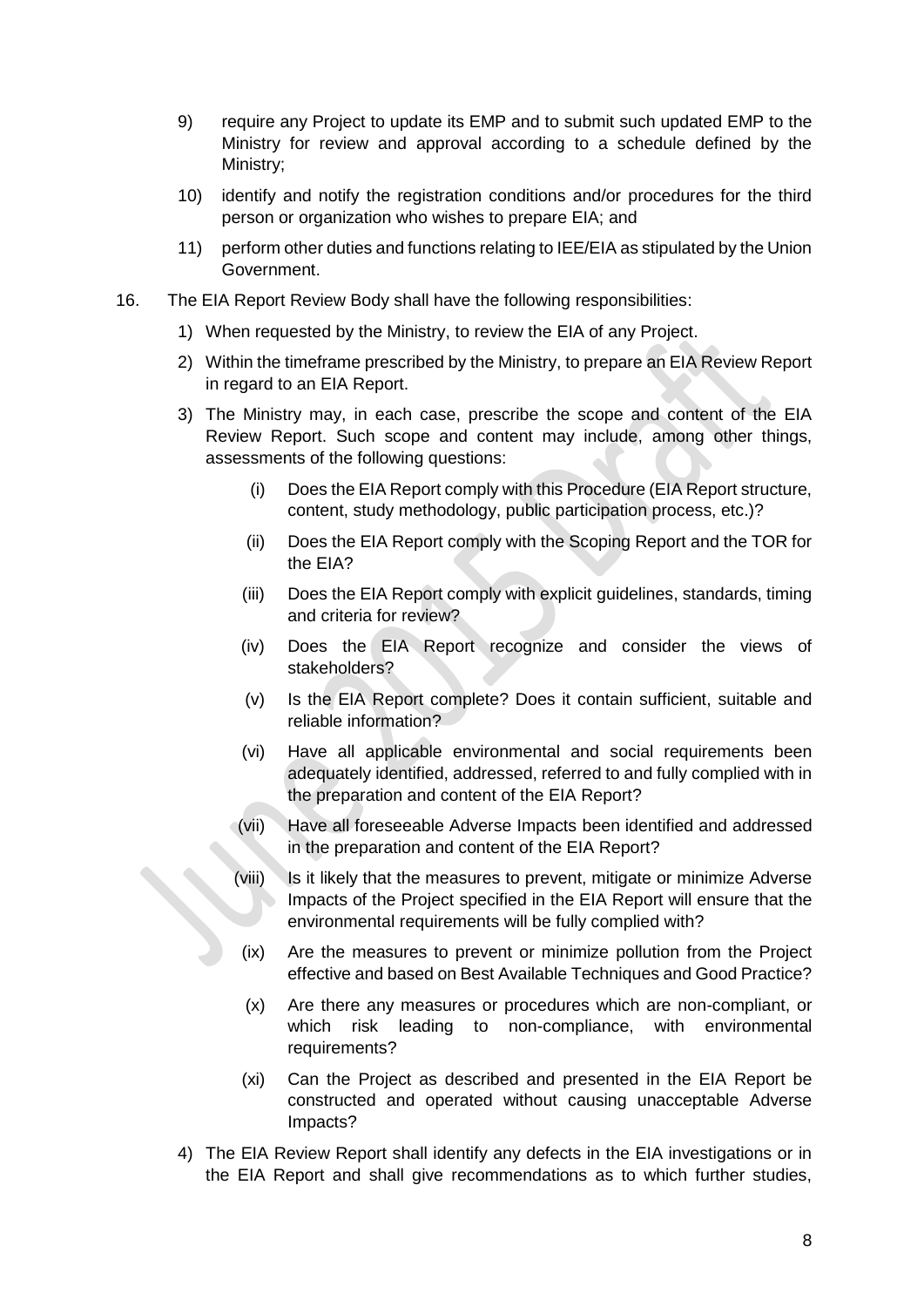investigations, consultations or assessments the Project Proponent must undertake and report.

- 5) The EIA Review Report shall, where relevant, give recommendations on conditions of the ECC.
- 6) If requested, the EIA Report Review Body shall present its findings at a meeting.

### **Requirements concerning third party organizations or persons undertaking EIA**

- 17. (a) If specific terms, conditions and/or registration procedures have not been separately issued by the Ministry, any third party organization or person, whether foreign or domestic, who wishes to prepare an EIA shall first apply to the Department together with the information and supporting evidence indicated below, to complete such registration. Such application shall include:
	- 1) the name, contact address and profile of the organization or individual,
	- 2) relevant experience of the organization or individual, and
	- 3) for key personnel, an outline of each person's experience in the field of environmental assessment, academic credentials, relevant certificates and accreditations.

(b) If specific terms, conditions and/or registration procedures have been separately issued by the Ministry, any third party organization or person who wishes to prepare an EIA shall first apply to the Department in accordance with the terms, conditions and/or procedures for such registration.

(c) The registration applicant shall be required to make payment of any fees and charges that may be required by the Department in connection with the application submission.

- 18. Registration, once completed, shall be valid for a period of three (3) years. Three (3) months prior to expiration of registration, the applicant may apply to the Department for an extension.
- 19. The Department will review the materials submitted by applicants seeking to be registered in accordance with Article 15, in order to determine each applicant's suitability to carry out such assessments. Based upon the materials submitted by the applicant, the Department may register any applicant deemed to be suitable and may refuse to register any applicant deemed to be unsuitable. Any applicant whose registration application has been rejected may re-apply for registration after the applicant has resolved or corrected the defect(s).
- 20. With the guidance of the Ministry, the Department may suspend or cancel the registration of any organization or person who has been registered in accordance with Article 16 or any prior requirements, and may impose such other corrective or punitive measures as may be lawfully available to it, if the Department determines that such organization or person has violated any provision of Republic of the Union of Myanmar law, or if the assessments of such organization or person contain significant errors or are materially misleading or have not been prepared in accordance with recognized standards generally applicable to such work and services and/or relevant provisions of the Law, the Rules, this Procedure or other applicable Republic of the Union of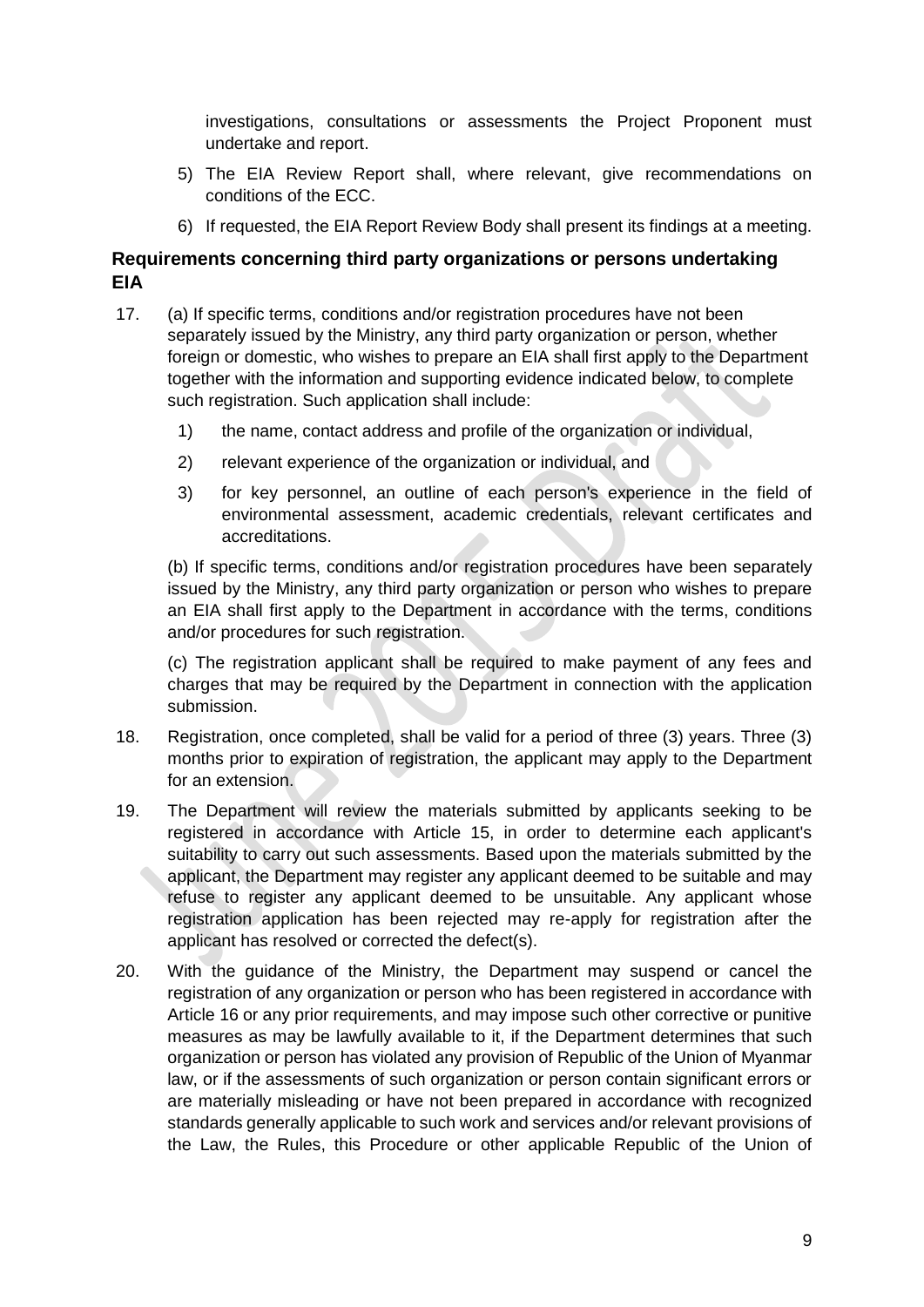Myanmar laws. A notification of suspension or termination of registration shall be issued.

- 21. No organization or person who has not been registered by the Department shall prepare, submit or allow the submission to the Ministry of any EIA Report contemplated in this Procedure. Organizations and persons who are in the process of preparing an EIA Report contemplated in this Procedure prior to the issuance of this Procedure are required to complete registration before submitting such EIA Report in accordance with Article 60.
- 22. The Department shall maintain and publish from time to time a list of all organizations and persons who have been registered by the Department for the preparation of EIA Reports, IEE Reports and EMP assessments.

# **CHAPTER III.**

## **Screening**

- 23. The Project Proponent shall submit the Project Proposal to the Department for Screening. For the avoidance of doubt, the submission of the Project Proposal for Screening is the same as the submission of the application for Prior Permission. Following the preliminary Screening and verification that the Project Proposal contains all required documents and related materials, subject to Articles 8, 9, 10, 11, 26 and 27 the Department shall make a determination in accordance with Annex 1 'Categorization of Economic Activities for Assessment Purposes', taking into account Article 25 and the additional factors listed in Article 28 in order to designate the Project as one of the following, in accordance with Ministry guidelines:
	- 1) an EIA Type Project, or
	- 2) an IEE Type Project, or
	- 3) neither an EIA Type Project nor an IEE Type Project, and therefore not required to undertake any environmental assessment.

The Department shall also make a determination whether an EMP shall be required in respect of any Project so designated.

24. Projects and activities requiring an IEE are generally those which: (i) are limited in scope or size; (ii) have well known environmental and social impacts that for the most part are temporary, local and reversible; or (iii) have impacts which can be mitigated and managed by well-proven and available technologies and practices but with respect to which specific controls, measures and alternatives must be assessed, designed and implemented. Projects and activities requiring an EIA are generally those which: (i) involve multiple components and many or varied pollution sources and/or pollutant types, requiring integrated EMP to be tailored specifically to mitigate such pollution; (ii) are characterized by a high risk of significant, adverse environmental or social impact; (iii) are of a type or size for which there is a lack of prior knowledge and experience as to what the potential adverse impacts may be and their size or significance; or (iv) where the significance of the potential environmental or social impacts or the sensitivity/vulnerability of the recipients of those impacts requires a high level of environmental and social management expertise and skills, and continued strict control and supervision throughout the life of the project or activity.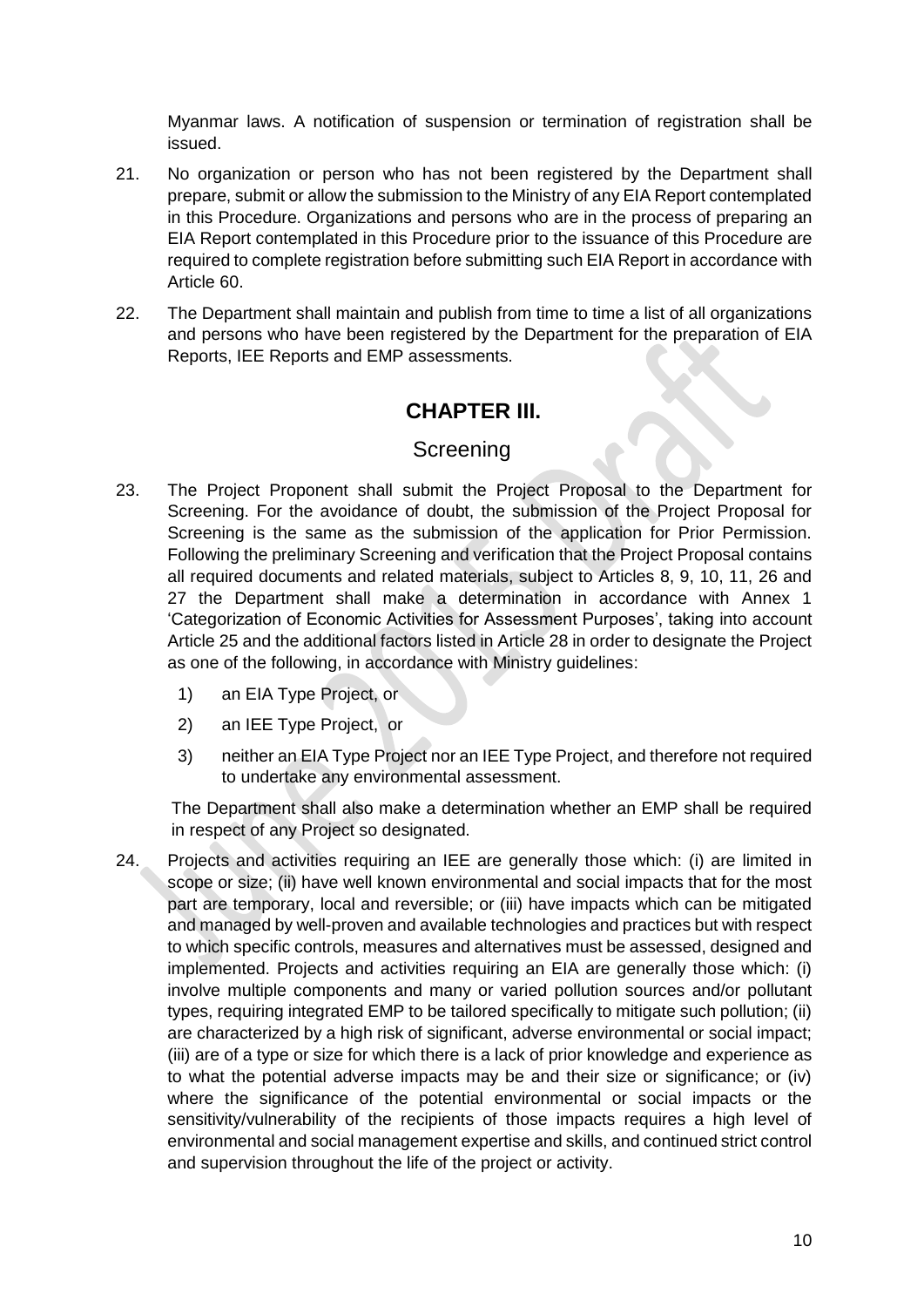- 25. An EIA is required in all cases where the project or activity will be located in or will have foreseeable adverse effects on any legally protected national, regional or state area, including without limitation: (i) a forest conservation area (including biodiversity reserved area); (ii) a public forest; (iii) a park (including marine parks); (iv) a mangrove swamp; (v) any other sensitive coastal area; (vi) a wildlife sanctuary; (vii) a scientific reserve; (viii) a nature reserve; (ix) a geophysically significant reserve; (x) any other nature reserve nominated by the Minister; (xi) a protected cultural heritage area; and (xii) a protected archeological area or area of historical significance.
- 26. Notwithstanding any categorization set forth in Annex 1 'Categorization of Economic Activities for Assessment Purposes', the Department reserves the right, if the Department determines that special circumstances so warrant: (i) to require a project or activity that would otherwise be required to complete and submit an IEE to complete and submit an EIA instead, (ii) to allow a project or activity that would otherwise be required to complete and submit an EIA to complete and submit an IEE instead, and (iii) to exempt from completing any IEE or EIA assessment a project or activity that would otherwise be required to complete and submit such an assessment.
- 27. For purposes of the Screening, the Department may in its discretion elect to treat projects or activities that are logically or economically linked, or which have the same or related proponents, or which are sequential in time, as a single project or activity. Components of basic infrastructure (such as an access road, transmission tower or waste disposal facility) that are required for a larger project (such as a mine or a power plant) shall be considered to be part of that larger project. In such circumstances, the Ministry may determine whether an IEE or an EIA will be required for the projects or activities that are treated as a single project or activity.
- 28. In accordance with Article 23, in making its determination as to the type of environmental assessment a Project or Project Expansion will require, the Department shall in addition to the provisions in Article 25 and the type and size categorization in Annex 1 'Categorization of Economic Activities for Assessment Purposes' consider the following factors in accordance with Ministry guidelines:
	- 1) the need for the Project to deal with an emergency situation;
	- 2) the interest of public health and safety;
	- 3) the interest of national security;
	- 4) the lifespan of the Project;
	- 5) protection of cultural and religious norms, and historical and religious heritage;
	- 6) protection of areas having a fragile ecosystem;
	- 7) areas affected by cyclones, strong storms, flooding, earthquake (including the Sagaing Fault) and areas vulnerable to natural disaster;
	- 8) protection of water resources (lakes, reservoirs, rivers, groundwater aquifers) that serve or may in the future serve as primary sources of public drinking water;
	- 9) recreation zones and pearl production areas;
	- 10) conservation and protection of biodiversity;
	- 11) introduction of exotic or alien species;
	- 12) adoption of new technologies;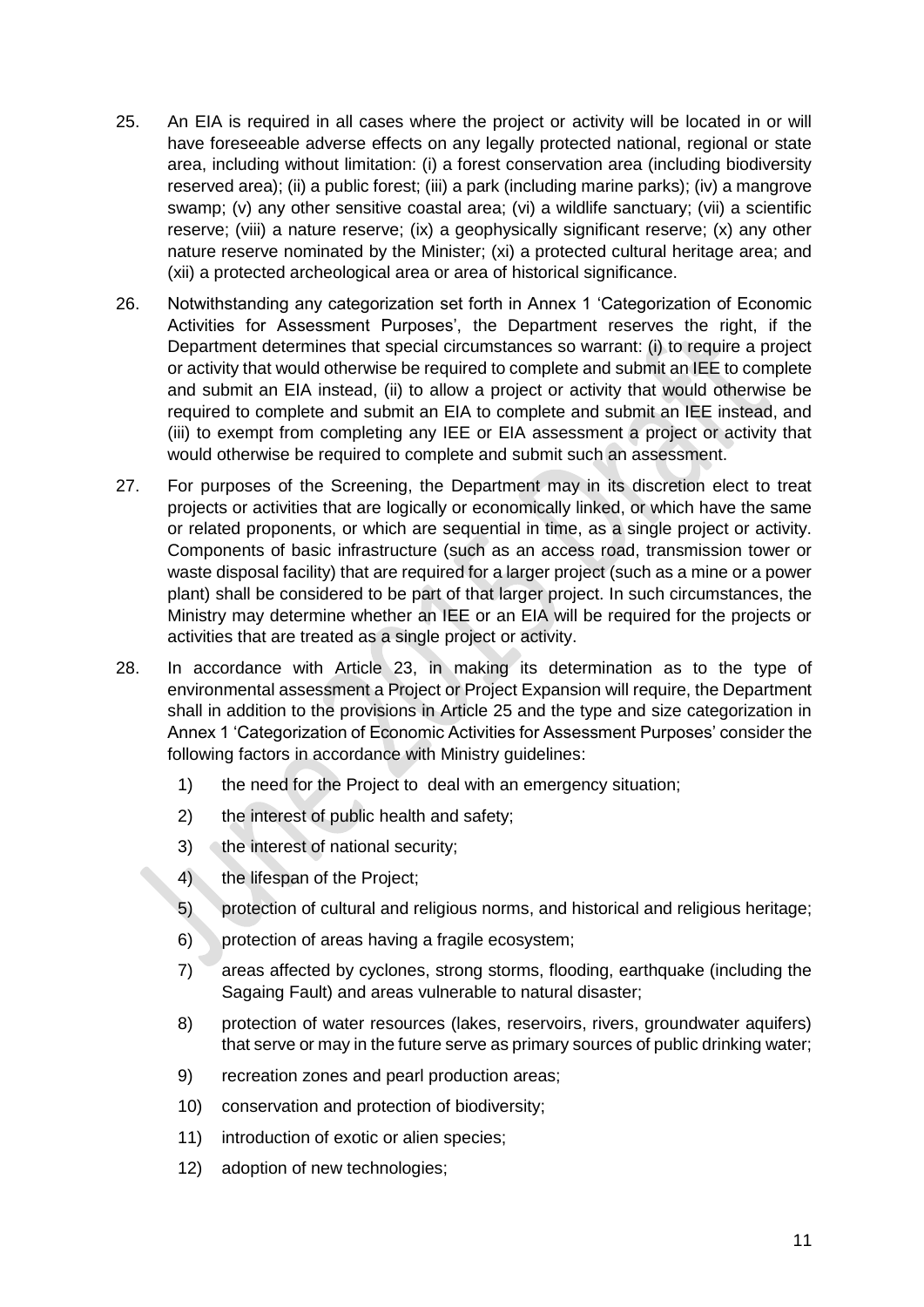- 13) population density;
- 14) national, regional and global climate change conditions;
- 15) likely transboundary impacts;
- 16) likely residual impacts or effects occurring some years after Project closure; and
- 17) other factors as the Ministry may determine.
- 29. Within fifteen (15) working days of receiving the complete Project Proposal, the Department shall determine the type of environmental assessment (EIA, IEE, or none) which the Project will require, and the Department shall inform the Project Proponent in writing as to such determination in accordance with the Ministry guidelines.
- 30. The Ministry shall periodically review and, as it may deem necessary, revise Annex 1 'Categorization of Economic Activities for Assessment Purposes'.

# **CHAPTER IV.**

## Initial Environmental Examination

- 31. The IEE process is outlined in the diagram set forth in Annex 2 'Environmental Assessment Procedure Flowchart'.
- 32. Prior to commencement of an IEE, the Project Proponent shall inform the Department in writing as to the identity of the organization(s) and/or person(s), if any, who will undertake the IEE and reporting. The Project Proponent may carry out the IEE and reporting by itself or may appoint a registered Consultant to do so.
- 33. Within seven (7) working days of its receipt of information about the identity of any proposed organization(s) and/or person(s) selected by the Project Proponent to undertake the IEE, the Department will confirm whether such organization(s) and/or person(s) is/are in good standing with the Department.
- 34. The Project Proponent shall undertake the following public consultation process in regard to an IEE Type Project:
	- 1) Immediately upon commencement of the IEE, disclose relevant information about the proposed Project to the public and civil society through the Ministry and/or Department website(s) and local media, including by means of the prominent posting of legible sign boards at the Project site which are visible to the public, and comply with technical guidelines issued by the Ministry; and
	- 2) arrange the required complement of consultation meetings as advised by the Ministry, with local communities, potential PAPs, local authorities, community based organizations, and civil society, and provide appropriate and timely explanations in press conferences and media interviews.

### **IEE Report Requirements**

35. The Project Proponent shall issue a letter of endorsement in a format prescribed by the Ministry. Such letter shall be submitted to the Department together with the IEE Report prepared either in the Myanmar language, or in the English language with an accompanying, accurate summary in the Myanmar language, and confirming: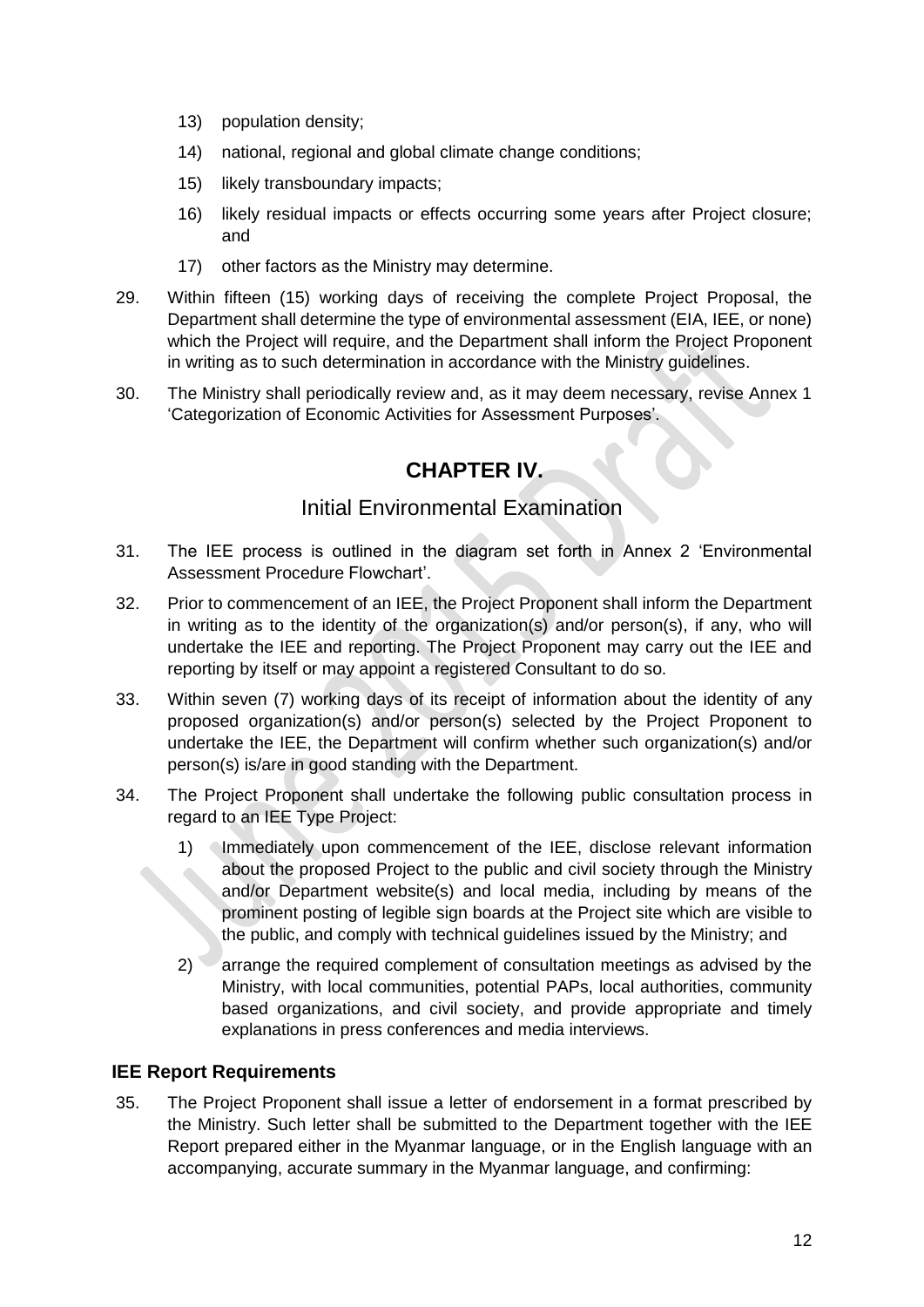- a) the accuracy and completeness of the IEE,
- b) that the IEE has been prepared in strict compliance with applicable laws including this Procedure, and
- c) that the Project will at all times comply fully with the commitments, mitigation measures, and plans in the IEE Report.
- 36. The IEE Report shall contain the following:
	- a) Project description in reasonable detail with description of the project size, installations, technology, infrastructure, production processes, use of materials and resources, generation of waste, emissions and disturbances together with overview maps and site layout maps (using aerial photos and satellite images in proper scale) for each project phase and, where relevant, project alternatives for each project phase;
	- b) identification of the Project Proponent including (where the Project Proponent is not a natural person but a company or other juridical entity) the identification of the owners, directors (if any) and day to day management and officers of the Project Proponent;
	- c) identification of the IEE experts, including which expert is responsible for which part of the IEE Report;
	- d) description of applicable laws, decrees, regulations, standards, guidelines and corporate policies related to environmental and social matters of the Project together with the relevant government agencies involved and their roles and responsibilities vis-à-vis the Project.
	- e) description of the surrounding environmental and social conditions of the Project including maps of all relevant physical, biological, social, socioeconomic and cultural features;
	- f) identification and assessment of potential Environmental Impacts including assessment and description of Adverse Impacts and Residual Impacts with presentation of the spatial and temporal characteristics of the impacts using maps, images, aerial photos and satellite images;
	- g) results of the public consultation and public participation processes, recommendations received from the public, and the Project Proponent's written responses to comments received during that process;
	- h) the environmental protection measures of the Project which are intended to mitigate Adverse Impacts clearly presented together with applicable environmental and social requirements and any Residual Impacts;
	- i) the EMP; and
	- j) the Persons, Organizations and Budgets needed for implementation of the EMP.

### **Submission of IEE Report**

37. After completing all investigations and public consultation and participation processes required for IEE Type Projects, the Project Proponent shall submit the IEE Report for the Project to the Department in both digital form and complete paper copies, together with the required service fee as prescribed by the Department.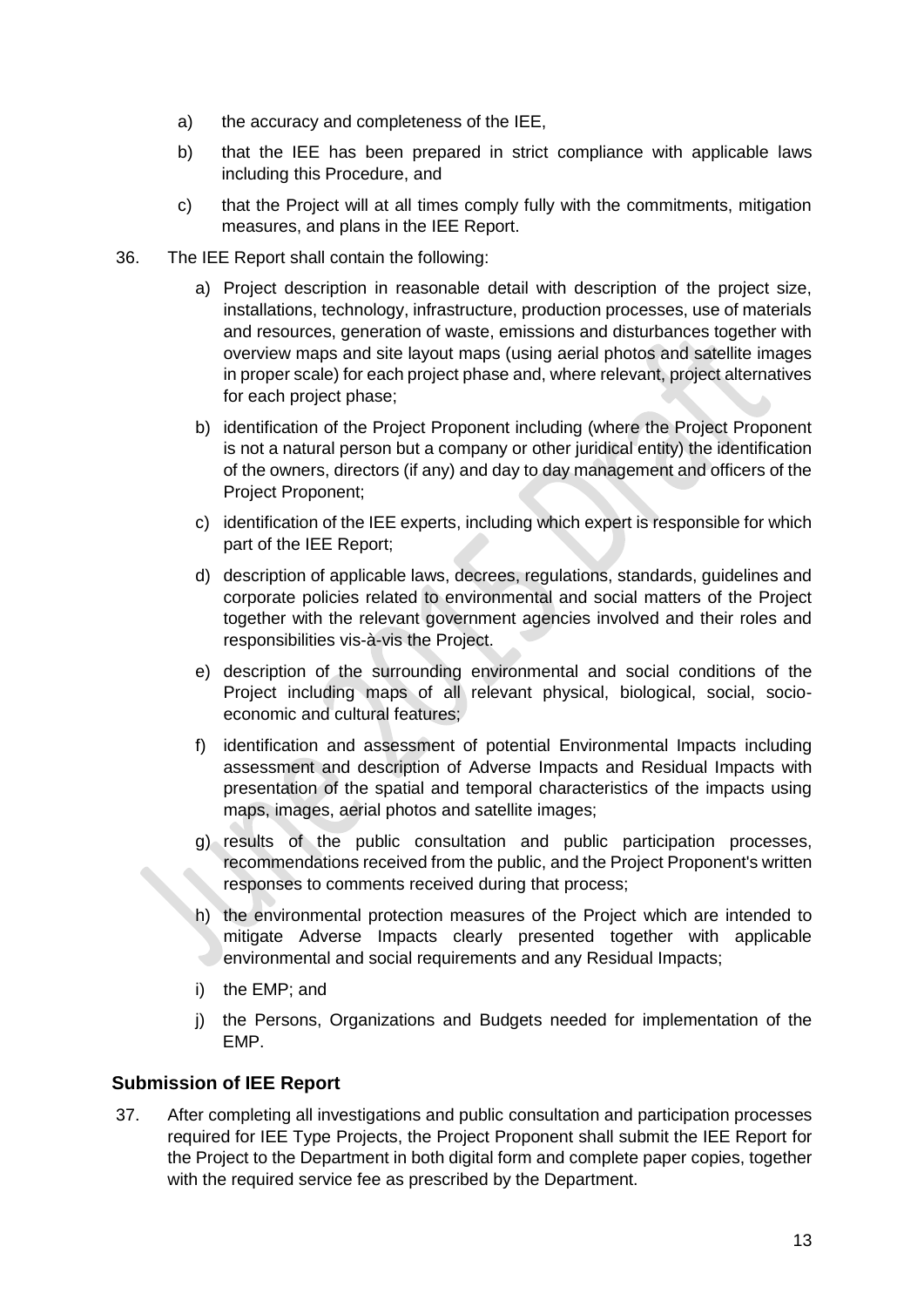38. Not later than fifteen (15) days after submission of the IEE Report to the Department, the Project Proponent shall disclose the IEE Report to civil society, PAPs, local communities and other concerned stakeholders: (i) by means of local media (i.e. newspapers); (ii) at public meeting places (e.g. libraries, community halls); and (iii) at the offices of the Project Proponent.

### **Review and Approval Process for IEEs**

- 39. Upon receipt of the IEE Report from the Project Proponent, the Department shall:
	- a) disclose the IEE Report to the public on the Ministry and/or Department website(s), and/or through other appropriate media;
	- b) invite comments and suggestions on the IEE Report from all relevant parties including relevant government organizations, institutions, civil society organizations, and PAPs, as appropriate;
	- c) arrange public consultation meetings at the local level, at which the Project Proponent shall present the IEE Report; and
	- d) collect and review all comments and recommendations received, and forward the same to the Ministry to enable it to make a final decision on approval of the IEE Report.
- 40. If it is determined by the Ministry that the IEE Report does not satisfy requirements, then the Project Proponent shall be called upon by the Department to undertake necessary amendments and/or to provide supplementary information as directed by the Ministry.
- 41. Upon completion of its review of the IEE Report, the Ministry shall;
	- a) approve the IEE Report, subject to any conditions it may prescribe, and issue an ECC; or
	- b) require that the Project carry out an EIA, citing the reasons for this decision and informing the Project Proponent of its decision;

and, in either case,

- c) publicly disclose its decision.
- 42. The Department shall deliver the final decision of the Ministry within sixty (60) working days of receipt of an IEE Report. If the Ministry requires an IEE Report to be amended, then the due date for delivery of the Ministry's decision shall be extended accordingly.
- 43. All costs incurred in completing the IEE Report disclosure and review, including the public consultation process, shall be borne by the Project Proponent.

# **CHAPTER V.**

### Environmental Impact Assessment

### **EIA Process**

44. The EIA process is outlined in the diagram in Annex 2.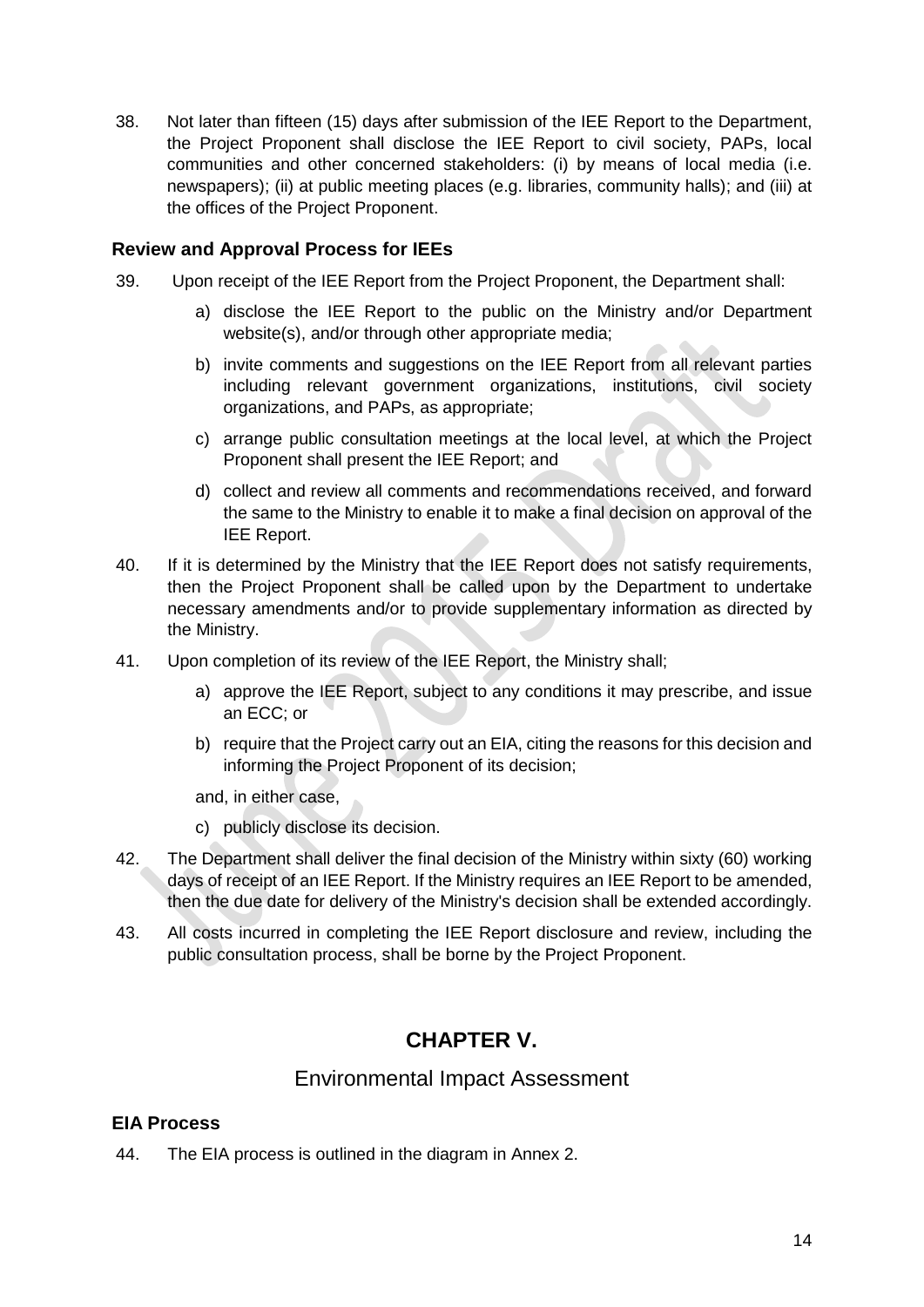- 45. The Project Proponent must appoint a registered Consultant to carry out the EIA investigation and reporting. Prior to commencement of the EIA, the Project Proponent shall inform the Department in writing as to the identity of the duly registered organization(s) and/or person(s) it has selected to undertake the EIA investigation and reporting.
- 46. Within seven (7) working days of its receipt of information about the identity of any proposed third party organization(s) and/or person(s) selected by the Project Proponent to undertake the EIA, the Department will confirm whether such organization(s) and/or person(s) is/are in good standing with the Department.

### **Scoping**

- 47. All EIA Type Projects shall undergo Scoping.
- 48. The Project Proponent shall be responsible to ensure that the Scoping and the preparation of the TOR for the EIA Report are undertaken in a professional manner and in accordance with this Procedure and any applicable guidelines issued or adopted by the Ministry.
- 49. The Scoping of the proposed Project shall:
	- a) define the study area, area of influence, time boundaries, Project phases, and potential stakeholders;
	- b) start the process of understanding the applicable regulations and standards, and their context for Project design and completion of the EIA;
	- c) make a provisional identification of Environmental, Social and, if any, Health Impacts, focusing in particular on the environmental, social and health issues that need to be addressed in subsequent EIA studies;
	- d) provide an indication of the depth and breadth of the subsequent EIA investigations including what baseline data and information are required, what further studies and investigations must be carried out, and how such data collection, studies and investigations shall be undertaken;
	- e) provide an opportunity for consultants, relevant authorities, project developers, and interested and affected parties to express their views and concerns regarding the proposal before an EIA proceeds;
	- f) enable an efficient and comprehensive assessment process that saves time, resources, and costs and avoids delays; and
	- g) identify potentially affected communities and other stakeholders with an interest in the Project.
- 50. As part of the Scoping, the Project Proponent shall ensure that the following public consultation and participation process is carried out:
	- a) disclose information about the proposed Project to the public and civil society through local media, including by means of the prominent posting of legible sign boards and advertising boards at the Project site which are visible to the public; and
	- b) arrange the required complement of consultation meetings as advised by the Ministry, with local communities, potential PAPs, local authorities, community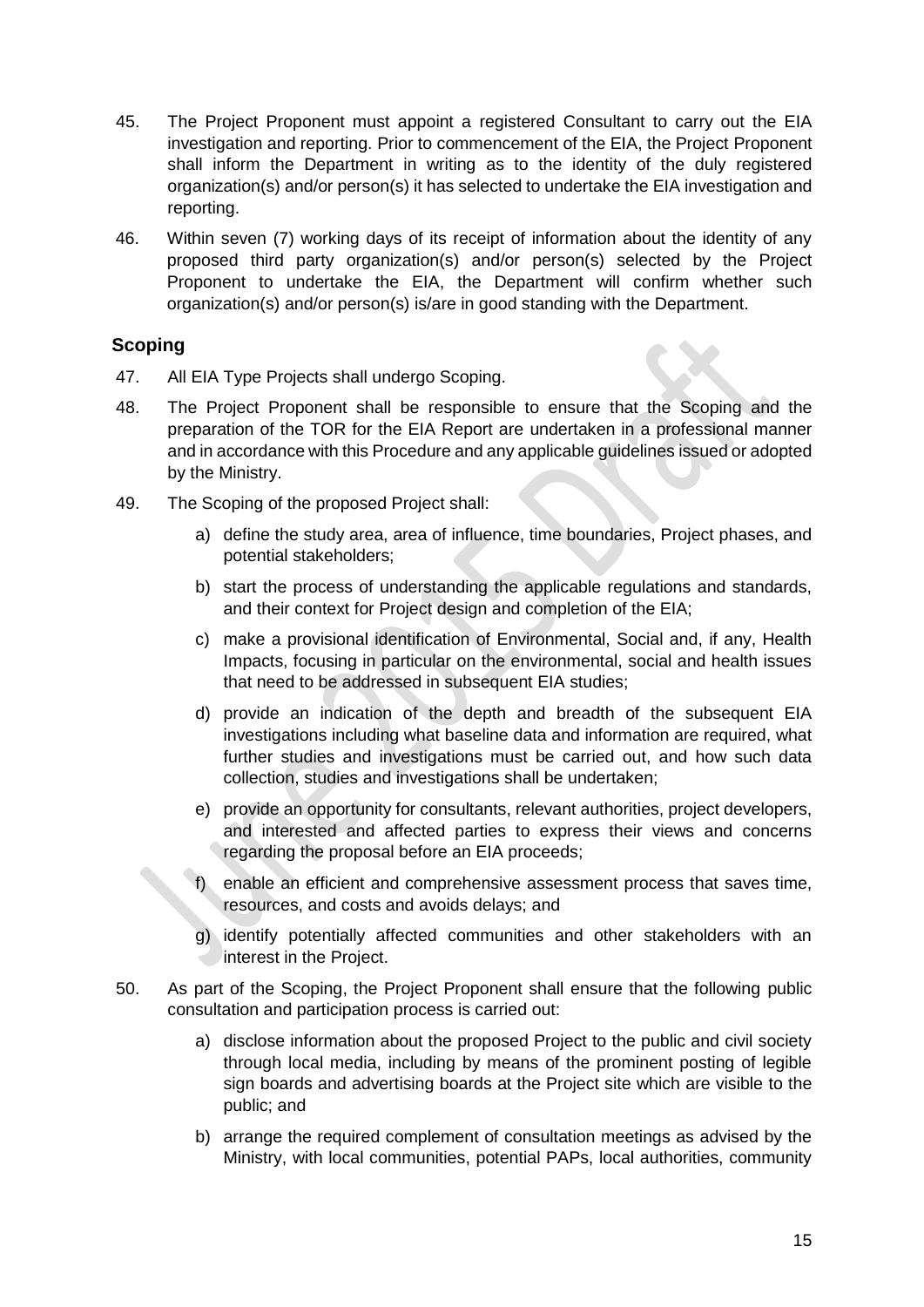based organizations, and civil society, and provide appropriate and timely explanations in press conferences and media interviews.

- 51. The Project Proponent shall prepare a Scoping Report either in the Myanmar language, or in the English language with an accompanying, accurate summary in the Myanmar language, with the following content:
	- a) Executive Summary
	- b) Context of the Project
	- c) Overview of the Policy, Legal and Institutional Framework
	- d) Project Description and Alternatives
	- e) Description of the Environment together with maps in proper scale indicating all relevant features, images, aerial photos and satellite images
	- f) Key Potential Environmental Impacts and Mitigation Measures
	- g) Public Consultation and Disclosure
	- h) Conclusions and Recommendations.
- 52. Based on the Scoping, the Project Proponent shall prepare the TOR for the EIA investigations in accordance with applicable guidelines issued or adopted by the Ministry.
- 53. The Project Proponent shall submit the completed Scoping Report and TOR to the Department for review and approval.
- 54. Within fifteen (15) working days of receiving the complete Scoping Report and TOR, the Department, in accordance with Ministry guidelines, shall either
	- a) approve the Scoping Report and TOR with or without conditions, or
	- b) require the Project Proponent to revise the Scoping Report and/or TOR in accordance with comments of the Department.

### **EIA Investigation**

- 55. The Project Proponent shall ensure that the EIA investigation properly addresses all Adverse Impacts and is undertaken in accordance with the TOR as approved by the Department.
- 56. The EIA investigation shall consider all biological, physical, social, economic, health, cultural and visual components of the study area, together with all pertinent legal matters relating to the environment, people and communities (including land use, resources use, and ownership of and rights to land and other resources) that may be affected by the Project during all project phases including pre-construction, construction, operation, decommissioning, closure, and post-closure, and shall identify and assess all Adverse Impacts, risks, Cumulative Impacts and Residual Impacts for environment, social and, if relevant, health that potentially could arise from the Project.
- 57. The investigations shall include all necessary data collection, technical studies, modeling, field surveys, field sampling, laboratory analysis, engineering designs and calculations, and consultations to determine and document that all feasible measures are taken to ensure that all Residual Impacts are within applicable limits and are acceptable to the Ministry and interested and affected persons.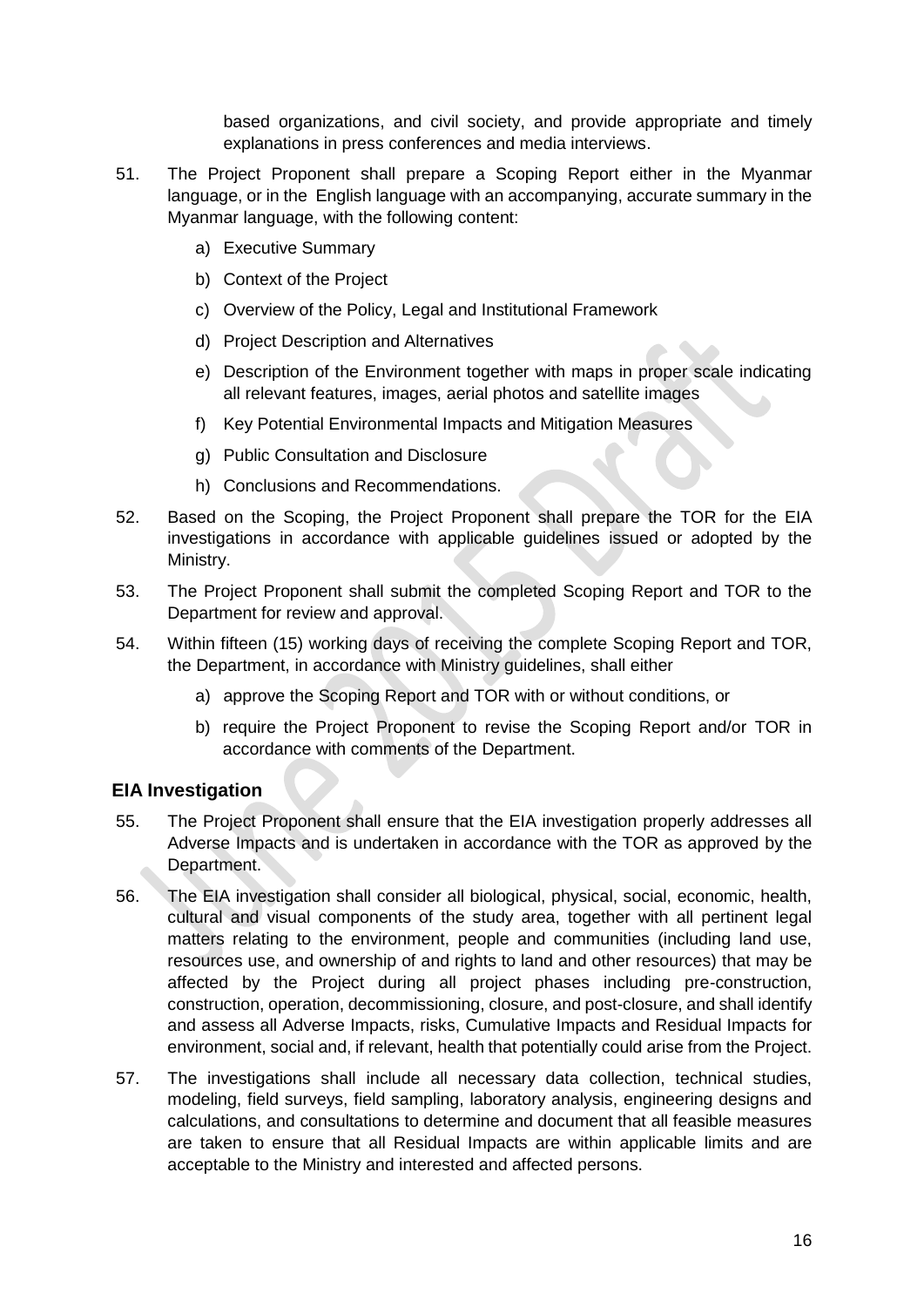- 58. The investigation shall also include an analysis of Alternatives. Such analysis shall include a description of each Alternative, and an assessment and comparison of the Adverse Impacts, required mitigation measures and Residual Impacts of the Alternatives.
- 59. The Project Proponent is obliged to use, comply with and refer to applicable national and international standards adopted by the Union Government and/or the Ministry, or, in the absence of relevant national or adopted international standards, such standards as may be agreed with the Ministry.
- 60. The EIA shall consider the views, concerns, and perceptions of stakeholders, communities and individuals that could be affected by the Project or who otherwise have an interest in the Project. The EIA shall include the results of consultations with the public, affected populations and other stakeholders on the environmental and social issues. The concerns raised during such consultations shall be considered in assessing impacts, designing mitigation measures, and in the development of management and monitoring plans.
- 61. As part of the EIA investigations, the Project Proponent shall undertake the following consultation process:
	- a) timely disclosure of all relevant information about the proposed Project and its likely Adverse Impacts to the public and civil society through local and national media, the website of the Project Proponent, at public places such as libraries and community halls, and on sign boards at the Project site visible to the public, and provide appropriate and timely explanations in press conferences and media interviews;
	- b) arrange consultation meetings at national, State/Regional/Nay Pyi Taw Union Territory and local levels, with PAPs, authorities, community based organizations and civil society;
	- c) consultations with concerned government organizations including the Ministry, the concerned sector ministry, regional government authorities and others; and
	- d) field visits for the Ministry and concerned government organizations.

### **EIA Report Requirements**

- 62. The Project Proponent shall issue a letter of endorsement in a format prescribed by the Ministry. Such letter shall be submitted to the Department together with the EIA Report prepared either in the Myanmar language, or in the English language with an accompanying, accurate summary in the Myanmar language, confirming:
	- a) the accuracy and completeness of the EIA;
	- b) that the EIA has been prepared in strict compliance with applicable laws including this Procedure and with the TOR for the EIA; and
	- c) that the Project will at all times comply fully with the commitments, mitigation measures, and plans in the EIA Report.
- 63. The Project Proponent is responsible for the preparation of an EIA Report which shall contain the following:
	- **1.0 Executive Summary**
	- **2.0 Introduction**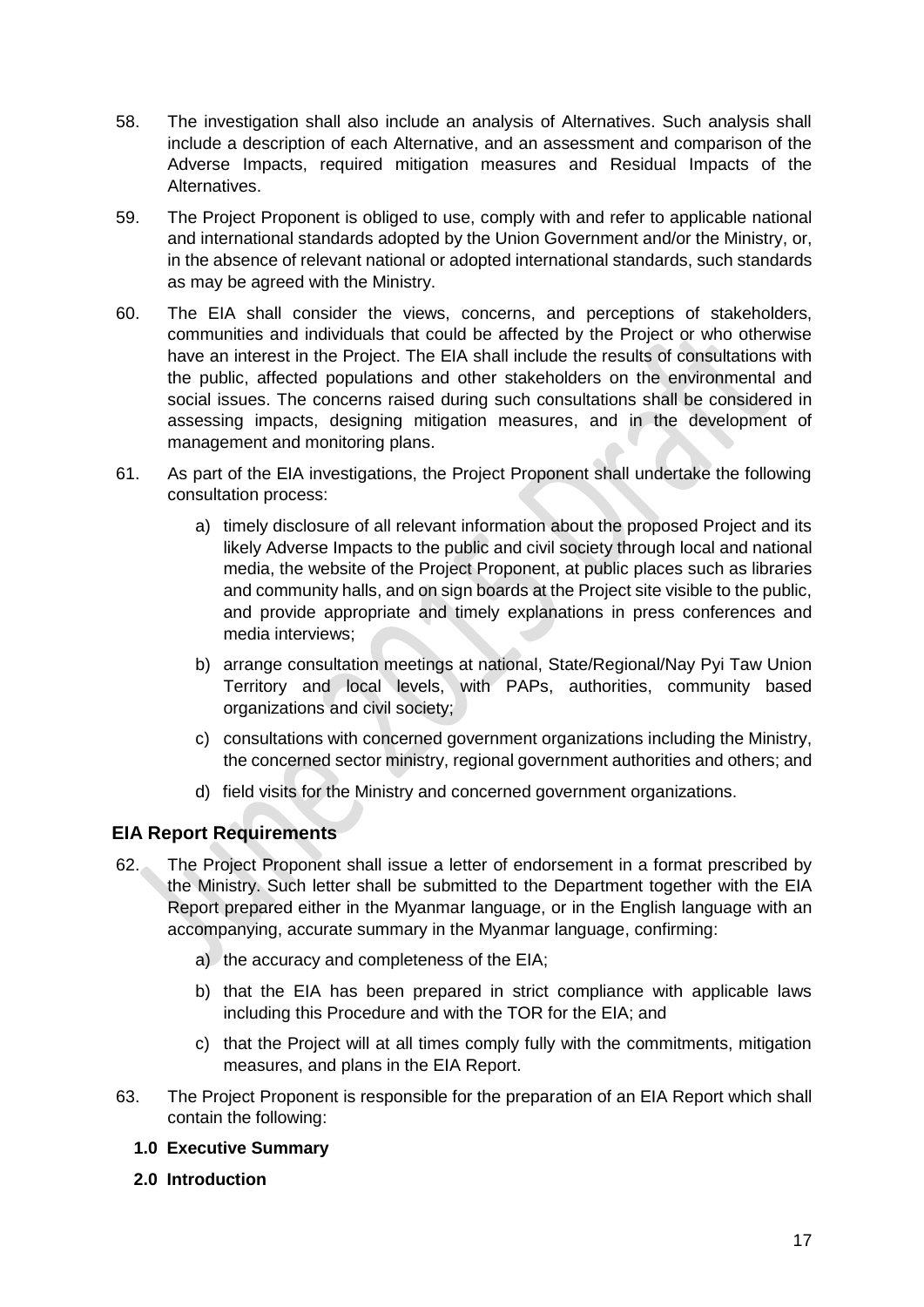- 2.1 Presentation of the Project Proponent
- 2.2 Presentation of the Environmental and Social Experts
- 2.3 Presentation of the Health Experts for Projects with Health Impacts

#### **3.0 Policy, Legal and Institutional Framework**

- 3.1 Corporate Environmental and Social Policies (if applicable)
- 3.2 Policy and Legal Framework, including existing applicable laws and rules, International Conventions, Treaties and Agreements, and national and international standards and guidelines
- 3.3 Contractual and other commitments
- 3.4 Institutional Framework
- 3.5 Project's Environmental and Social Standards
- 3.6 Health Standards for Projects with Health Impacts

#### **4.0 Project Description and Alternative Selection**

- 4.1 Project Background
- 4.2 Project Location, overview map and site layout maps
- 4.3 Project development and implementation time schedules
- 4.4 Description of the project size, installations, technology, infrastructure, production processes, use of materials and resources and generation of waste, emissions and disturbances, including the devises and measures to control emissions and disturbances, all together with overview maps and site layout maps and design drawings for each project phase (pre-construction, construction, operation, decommissioning, closure and post-closure)
- 4.5 Description of the selected Alternative(s) by project phase (pre-construction, construction, operation, decommissioning, closure and post-closure)
- 4.6 Comparison and Selection of the preferred Alternatives

#### **5.0 Description of the Surrounding Environment**

- 5.1 Setting the Study Limits
- 5.2 Methodology and Objectives
- 5.3 Public Administration and Planning: Identification and summary of the main relevant elements in socioeconomic development plans, spatial plans, and sector plans at Union Government, State or Region, City and Township levels
- 5.4 Legally protected national, regional or state areas, including without limitation: (i) forest conservation areas (including biodiversity reserved areas); (ii) public forests; (iii) parks (including marine parks); (iv) mangrove swamps; (v) any other sensitive coastal areas; (vi) wildlife sanctuaries; (vii) scientific reserves; (viii) nature reserves; (ix) a geophysically significant reserves; (x) any other nature reserve nominated by the Minister; (xi) protected cultural heritage areas; and (xii) protected archeological areas or areas of historical significance.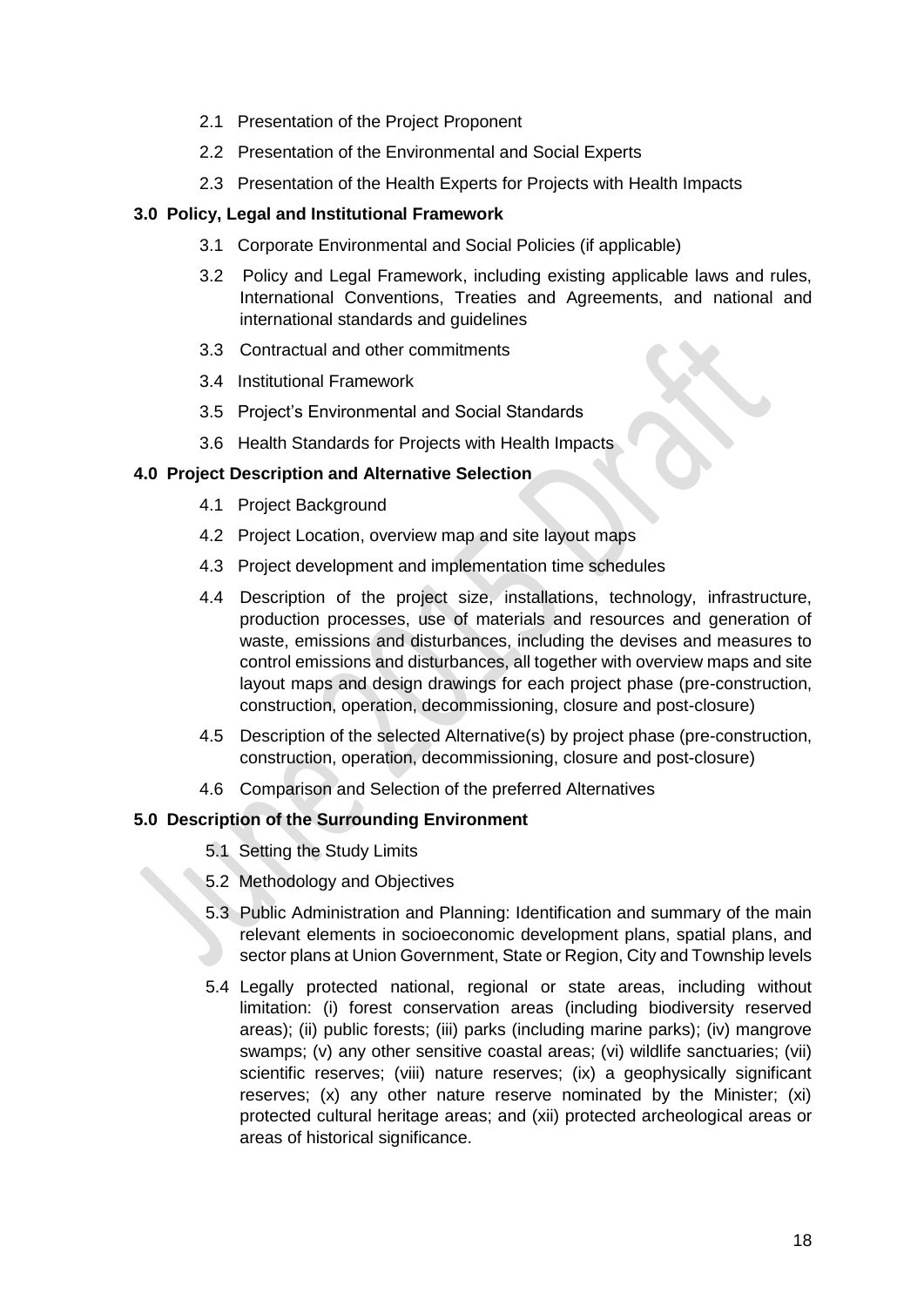- 5.5 Physical Components: Description with data and maps of (i) topography; (ii) water resources; (iii) geology and soils, hydrology/hydrogeology; (iv) environmental quality; (v) climate; (vi) vegetation cover; and (vii) natural hazards including earthquakes, tsunamis, extreme weather events, flooding, drought, wildfires and others
- 5.6 Biological Components: Descriptions and maps on fauna and flora including abundance, spatial distribution of rare, endangered and vulnerable species, and species of economic and health/nutritional values, and maps and description of valued or sensitive environmental areas and habitats
- 5.7 Infrastructure and Services: Location and size or capacity of transport infrastructure, public utilities and services
- 5.8 Socio-Economic Components: Income and livelihoods, living conditions and access to public services and natural resources, land use maps, population distribution maps, maps and charts of other socio-economic indicators such as poverty, employment and education
- 5.9 Public Health Components: Mortality and morbidity, occurrence of diseases, accidents and injuries, and social health determinants
- 5.10Cultural Components: Description and maps of cultural, historical, and religious sites, structures and objects, and objects with high aesthetic value; description of traditional knowledge and beliefs,, and cultural practices
- 5.11Visual Components including where applicable landscape, city scape and sea scape using three dimensional models

#### **6.0 Impact and Risk Assessment and Mitigation Measures**

- 6.1 Impact and Risk Assessment Methodology
- 6.2 Impact and Risk Identification, Assessment and Mitigation. For each Project phase (pre-construction, construction, operation, decommissioning, closure, and post-closure):
	- 6.2.1 Identification and assessment of potential Environmental and Social Impacts including (i) physical, biological, social, socio-economic, health, cultural, and visual impacts; (ii) potential impacts on climate change such as greenhouse gas emissions and loss of carbon sinks or stocks; and (iii) identification of impacts of climate change on the Project based on available climate change predictions from designated national authorities or international scientific research bodies
	- 6.2.2 Identification and assessment of the likelihood and severity of natural and industrial hazards relevant to the Project
	- 6.2.3 The design, layout, functioning, management and implementation of appropriate impact and risk mitigation measures
	- 6.2.4 Characterization and assessment of any Residual Impacts and risks and comparison with applicable regulations, standards and guidelines
	- 6.2.5 Comprehensive monitoring plan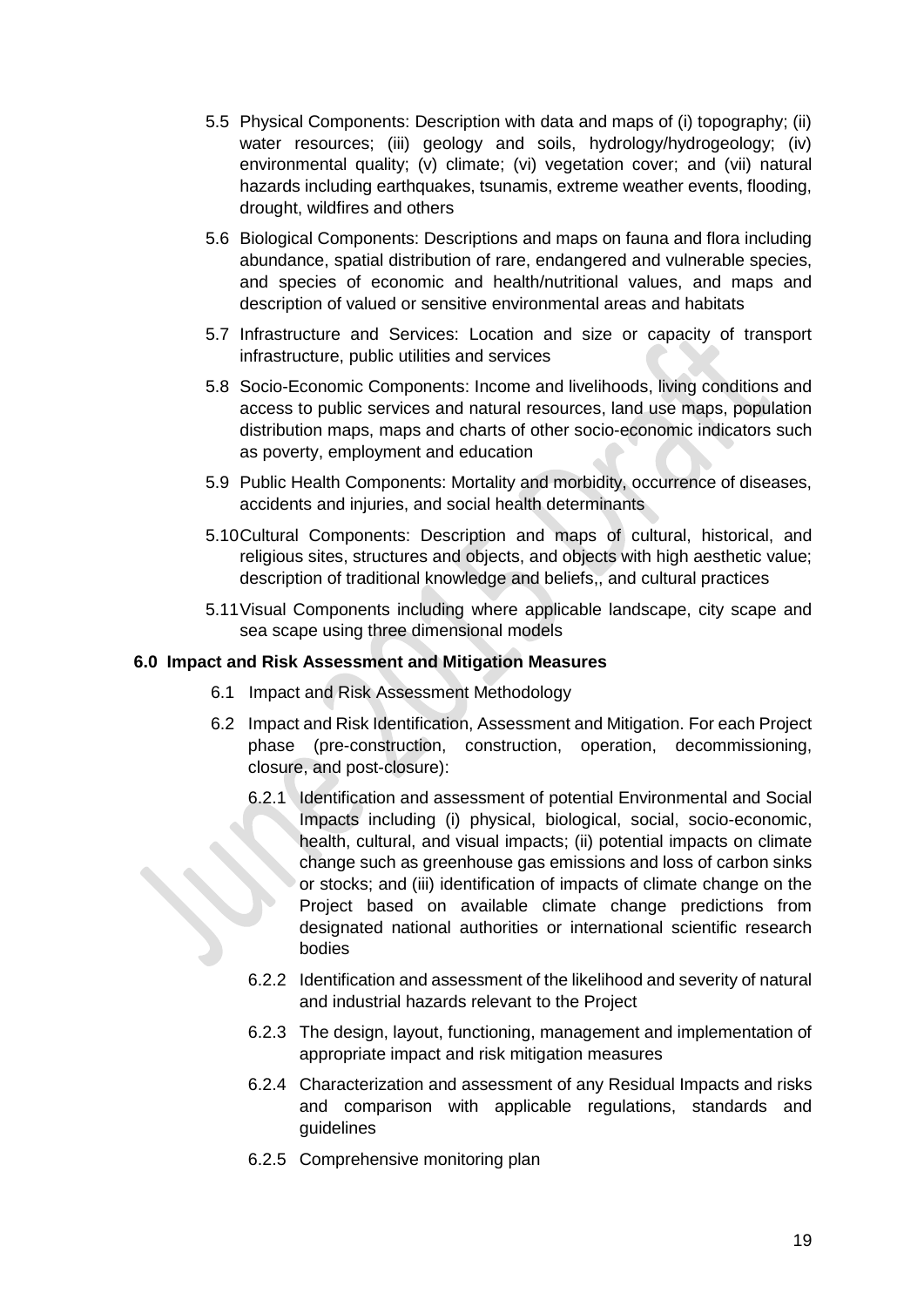6.3 Relevant maps, aerial photos, satellite images in proper scale clearly indicating the location of sources of Adverse Impacts, the spatial and temporal distribution of such impacts and with reference to the Description of the Surrounding Environment, the components that are likely to be impacted and the nature of the impacts

#### **7.0 Cumulative Impact Assessment**

- 7.1 Methodology and Approach
- 7.2 Cumulative Impact Assessment
	- 7.2.1 Brief description and map of relevant existing and future private and public projects and developments
	- 7.2.2 Identification and assessment of the potential cumulative impacts on the components in the surrounding environment and the Project's contribution to such impacts
	- 7.2.3 Determination of the leverage and influence that the Project may have over the significant and project related cumulative impacts
	- 7.2.4 Description of measures to mitigate the Project's contribution to the cumulative impacts

#### **8.0 Environmental Management Plan**

- 8.1 Project Description by Project Phase (pre-construction, construction, operation, decommissioning, closure and post-closure)
- 8.2 Project's Environmental, Socio-economic and, where relevant, Health Policies and Commitments, legal requirements and institutional arrangements
- 8.3 Summary of Impacts and Mitigation Measures
- 8.4 Overall budget for implementation of the EMP
- 8.5 Management and Monitoring Sub-Plans by Project Phase (pre-construction, construction, operation, decommissioning, closure and post-closure); the Management and Monitoring Sub-Plans shall address and satisfy all relevant environmental and social management and monitoring issues such as but not limited to noise, vibrations, waste, hazardous waste, wastewater and storm water, air quality, odor, chemicals, water quality, erosion and sedimentation, biodiversity, occupational and community health and safety, cultural heritage, employment and training, and emergency response
- 8.6 Content of each Sub-Plan
	- 8.6.1 Objectives
	- 8.6.2 Legal Requirements
	- 8.6.3 Overview maps and site layout maps, images, aerial photos, satellite images
	- 8.6.4 Implementation Schedule
	- 8.6.5 Management Actions
	- 8.6.6 Monitoring Plans
	- 8.6.7 Projected Budgets and Responsibilities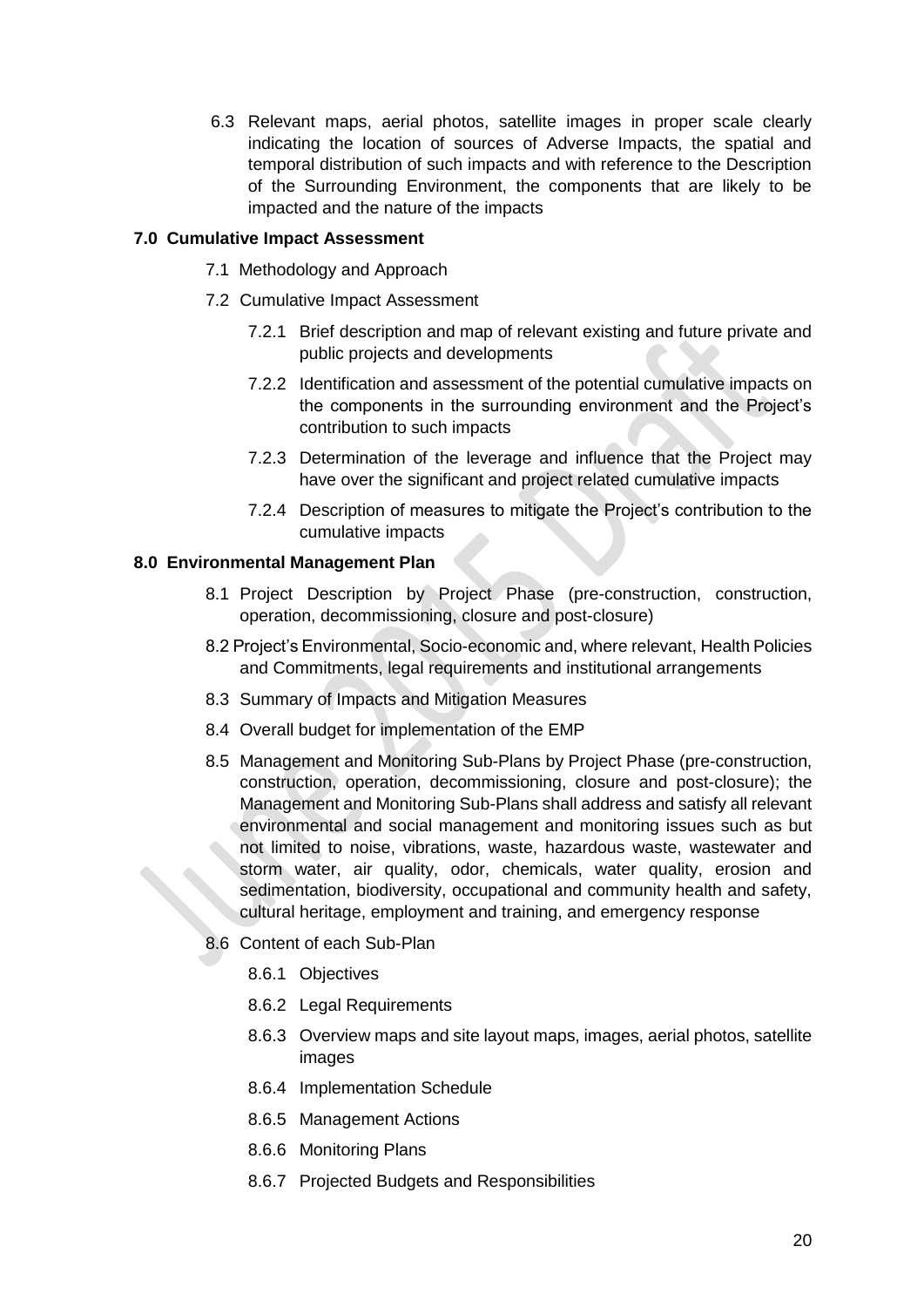#### **9.0 Public Consultation and Disclosure**

- 9.1 Methodology and Approach
- 9.2 Summary of consultations and activities undertaken
- 9.3 Results of Consultations
- 9.4 Further ongoing Consultations
- 9.5 Disclosure

#### **Submission of EIA Report**

- 64. After completing all investigations and public consultation and participation processes required for EIA Type Projects, the Project Proponent shall submit the EIA Report to the Department in both digital form and complete paper copies, together with the required service fee as prescribed by the Department.
- 65. Not later than fifteen (15) days after submission of the EIA Report to the Department, the Project Proponent shall disclose the EIA Report to civil society, PAPs, local communities and other concerned stakeholders: (i) by means of national media (i.e. newspapers); (ii) the website of the Project Proponent; (iii) at public meeting places (e.g. libraries, community halls); and (iv) at the offices of the Project Proponent.
- 66. Upon receipt of the EIA Report, the Department will make the EIA Report publicly available.

#### **Review and Approval Process for EIA Report**

- 67. Upon receipt of the EIA Report from the Project Proponent, the Department shall:
	- a) submit the EIA Report to the EIA Report Review Body for comment and recommendations;
	- b) invite comments and suggestions on the EIA Report from all relevant parties including involved government organizations, institutions, civil society organizations, and PAPs, as appropriate;
	- d) arrange public consultation meetings at national and State/Regional/Nay Pyi Taw Union Territory and local levels where the Project Proponent shall present the EIA Report; and
	- e) collect and review all comments and recommendations received, including those of the EIA Report Review Body, and forward the same to the Ministry to enable it to make a final decision on approval of the EIA Report.
- 68. If it is determined by the Ministry that the EIA Report does not satisfy requirements, then the Project Proponent shall be called upon by the Department to undertake the necessary amendments as directed by the Ministry. The Ministry shall deliver its final decision within ninety (90) working days of receipt of the EIA Report. In case of complex projects, or if the Ministry requires the EIA Report to be amended, then the timeline will be extended accordingly.
- 69. All costs incurred in completing the EIA Report disclosure and review, including the public consultation process, shall be borne by the Project Proponent.
- 70. Upon completion of its review of the EIA Report, the Ministry shall;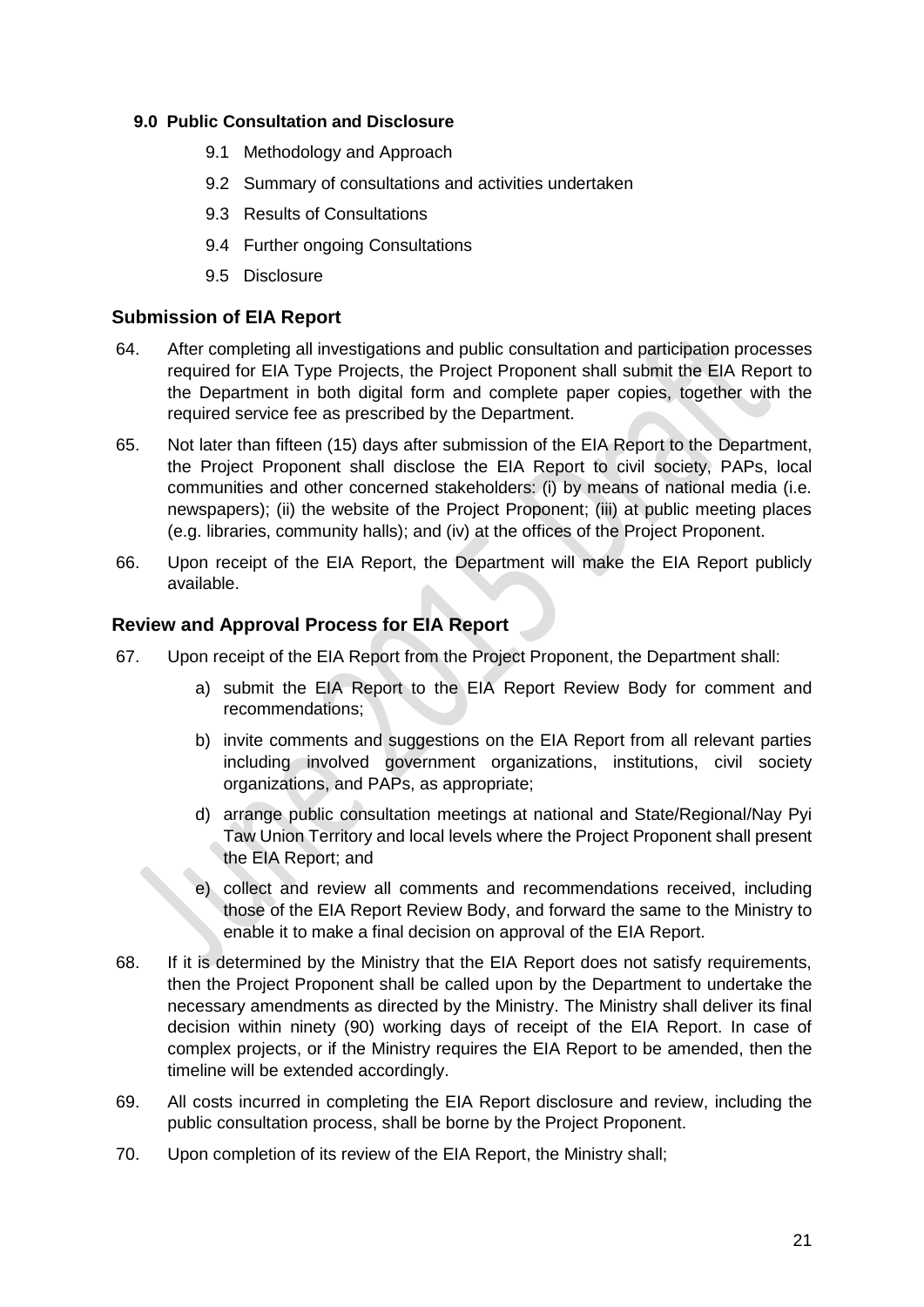- a) approve the EIA Report with the guidance of the Committee, subject to any conditions as may be prescribed, and issue an ECC; or
- b) inform the Project Proponent of its decision to reject the EIA Report and cite reasons for doing so (grounds for rejection of an EIA Report shall be in accordance with guidelines to be issued by the Ministry);

and, in either case,

c) publicly and timely disclose its decision by appropriate means.

# **CHAPTER VI.**

## Appeal Process

- 71. Within thirty (30) days of public disclosure that the EIA Report has been approved or rejected by the Ministry, any Project Proponent, Person or organization which submitted the EIA Report in accordance with this Procedure, and any other Person or organization potentially affected by any Adverse Impacts of the Project, shall have the right to file an appeal to the Committee through the Ministry with respect to the Ministry decision to reject or approve such EIA Report, provided, however, that:
	- a) no appeal of a decision by the Ministry to reject an EIA Report shall be allowed, except where the appellant has specifically alleged that such rejection was not duly made in accordance with this Procedure or that such rejection was based upon an unsubstantiated or unjustified decision by the Ministry;
	- b) not more than one (1) appeal on the same case shall be allowed with respect to a decision by the Ministry; and
	- c) no condition prescribed by the Ministry shall be subject to appeal by a Project Proponent.
- 72. With respect to any appeals allowed to be filed under this Procedure that are received by the Ministry within the appeal submission period, the Ministry shall, within fifteen (15) days of receipt of such appeals, forward the appeals to the Committee for consideration.
- 73. The Committee shall, within thirty (30) working days of its receipt of a forwarded appeal from the Ministry, consider that appeal and make a decision to:
	- a) uphold the decision of the Ministry, or
	- b) instruct the Ministry to require the Project Proponent to revise and resubmit the EIA Report to the Ministry, or
	- c) instruct the Ministry to alter, revise or cancel its decision on the EIA Report and cite its grounds for such instruction.
- 74. The decision of the Committee decision shall be final.
- 75. The Ministry shall inform the Committee decision to the Appellant and the Project Proponent. Upon receipt of the decision from the Committee, the Ministry shall publicly disclose any reversal or modification of its decision concerning an EIA Report.

# **CHAPTER VII.**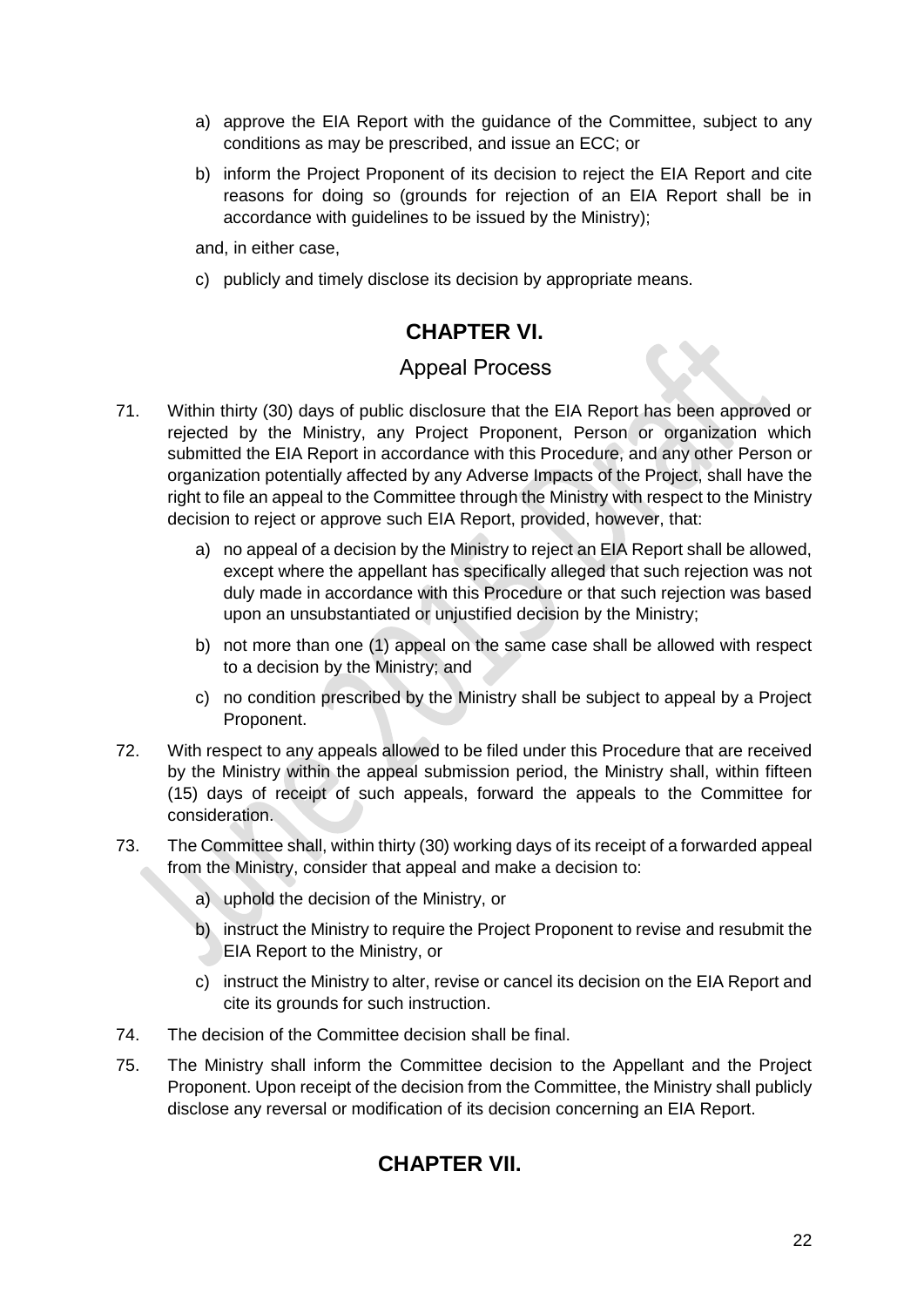## Environmental Consideration in Project Approval

#### **Project Approval Requirements**

- 76. For Projects that require an IEE or EIA, before any permit is granted or issued by any ministry, or any other competent authority in respect of any application to proceed with implementation of such Projects, an ECC shall first have been duly issued by the Ministry in accordance with this Procedure.
- 77. All projects and activities, whether categorized in Annex 1 'Categorization of Economic Activities for Assessment Purposes' as requiring an IEE, an EIA, nor neither: (i) are obliged to obtain all required authorizations, permits, licenses and approvals and to comply with all applicable laws, regulations, procedures, ministerial directives, zoning, planning requirements, and other governmental requirements, and (ii) shall remain subject to any environmental and/or social conditions which the Ministry may impose as a condition to the commencement or continuation of construction or operation of that project or activity.
- 78. Any proposed project or activity which has been determined not to require an EIA or IEE (whether because it is below the indicated IEE threshold or is not listed in the categorization below) shall nonetheless be subject to the imposition of any conditions deemed appropriate by the Ministry as part of the review, approval and permitting procedure of the Government.
- 79. When the relevant authority has given approval to a Project for which an ECC has been issued, it shall notify the Ministry of such approval.

### **Environmental Compliance Certificate, Conditions and Revisions to Conditions**

- 80. Upon receipt of the written approval from the relevant authority, the Project Proponent shall commence implementation of the Project strictly in accordance with the conditions attached to the ECC and including the EMP, within such time as may be prescribed by the Ministry.
- 81. The ECC issued by the Ministry shall be valid for a period of five (5) years from the date of issuance, and may be renewed thereafter in increments of five (5) years, in either case subject to compliance with any revised conditions.
- 82. The Project Proponent shall commence substantial implementation of the Project within the first two (2) years after the issuance of the ECC, and not later than thirty (30) days after such commencement shall notify the Department in writing of the date of commencement, and identify the activities constituting substantial implementation of the Project.
- 83. The Project Proponent shall be required to carry out and submit for the Ministry's approval a new assessment (IEE or EIA, as the case may be) if substantial Project commencement has not occurred within two (2) years after obtaining the ECC, unless the Project Proponent has applied in writing providing reasons why it has not been able to commence substantial implementation of the Project, indicating what further period of time is needed before substantial commencement of the Project can take place, and the Ministry has in its discretion granted an extension.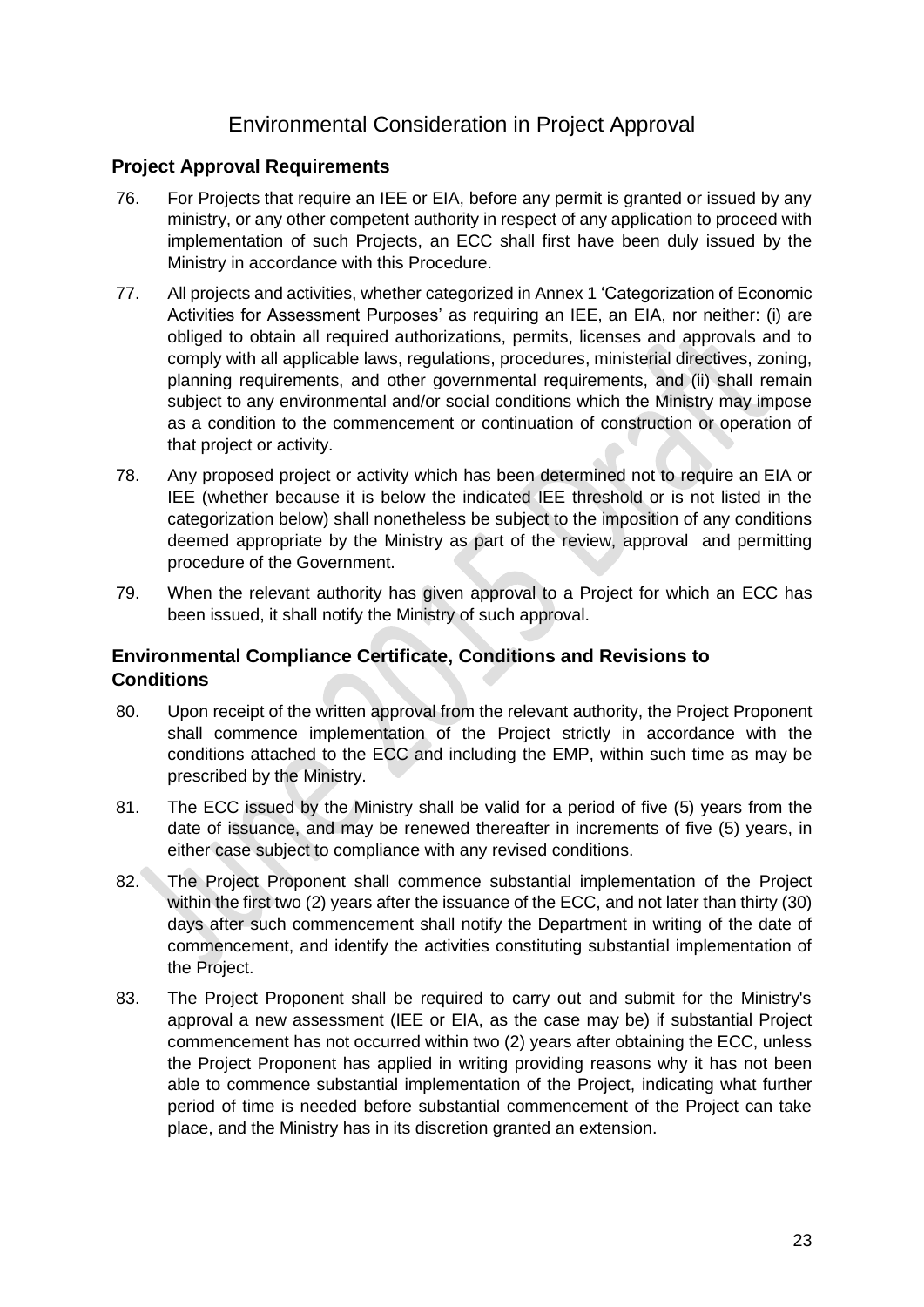- 84. An ECC is granted in respect of a specific, clearly identified Project and constitutes a site-specific environmental approval, which is not valid in respect of any different site. The ECC must clearly specify:
	- 1) the registered name and registered office address of the Project Proponent to whom the ECC is issued;
	- 2) the documentation (EIA Report/IEE Report) that the Project Proponent submitted to the Ministry and on the basis of which the ECC has been issued;
	- 3) a map, images, aerial photos and satellite images showing the geographic location(s) of the Project and each of its components;
	- 4) the Project type and layout with an overview of activities, installations, operations, production capacity, production methods, and waste generation; and
	- 5) Project phases and timing (the commencement and conclusion dates of each).
- 85. The Ministry may prescribe conditions of an ECC. Such conditions may encompass any or all of:
	- 1) General management: (i) procedures and management systems to identify, control, prevent or minimize all Adverse Impacts; (ii) procedures to ensure compliance with all environmental and social commitments; (iii) procedures to implement the measures described in the EMP, Construction Phase EMP, and/or Operational Phase EMP, as the case may be; (iv) procedures to improve the environmental and social performance of the Project; (v) organization with qualified environmental and social personnel; and (v) documentation, reporting and information disclosure procedures;
	- 2) Emissions: (i) Emissions not allowed, (ii) Emission Limit Values in terms of types, substances, loads, concentrations, rates, timing, duration, frequency, seasons, and Project phase, (iii) Emission points, (iv) form and media, (v) recipients, (vi) contribution to Environmental Quality Standards, and (vii) statistical methods for determining compliance;
	- 3) Use of energy and natural resources: amounts, type, origin of resource, rates, effectiveness of use, and waste generation;
	- 4) Pollution Prevention: Effectiveness of production or construction methods or waste storage and treatment facilities to prevent or, where this is not practicable, to minimize pollution, and to prevent or minimize the risk of pollution;
	- 5) Nature conservation and management: (i) protection and rehabilitation of sites, environments or species, (ii) effectiveness of environmental measures to prevent or minimize Adverse Impacts on certain environments or species; and (iii) biodiversity offsets;
	- 6) Cultural resources: (i) protection of cultural heritage sites, structures and objects, and (ii) procedures for dealing with archeological finds;
	- 7) Hazardous or toxic materials including waste: (i) limits to the types, categories, and amounts; and (ii) methods and systems of collection, storage, handling, transport, treatment and disposal;
	- 8) Waste management: (i) limits to the types, categories, and amounts of waste (liquid, solid, atmospheric) generated; (ii) methods and systems of collection,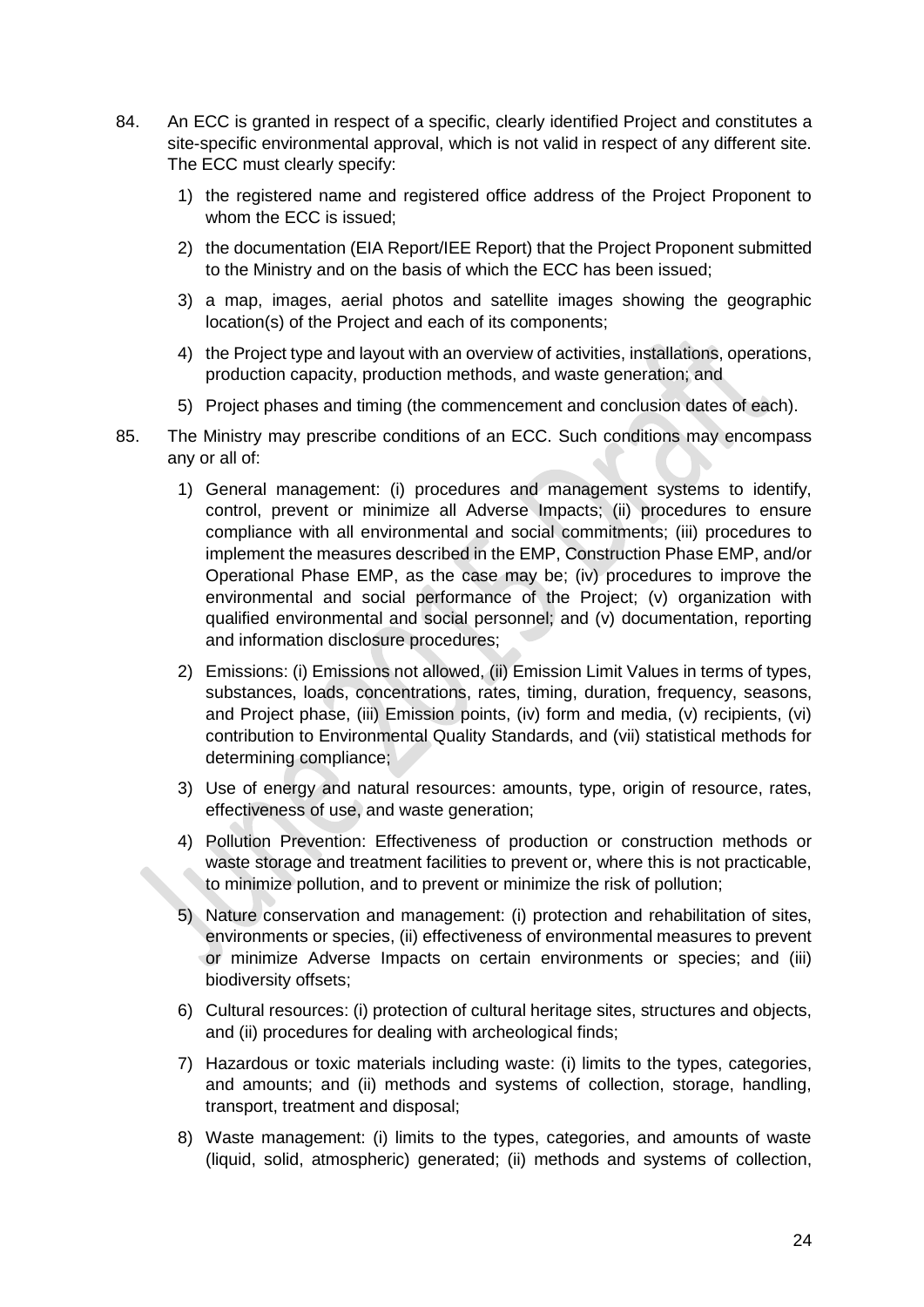storage, handling, transport, treatment and disposal; and (iii) recycling or reuse of wastes;

- 9) Transport and access: (i) access points; (ii) means of transport of materials and people to and from the Project; (iii) transport routes for products, materials or waste; and (iv) access control measures;
- 10) Decommissioning, rehabilitation, clean up and closure: (i) sites, areas/ environments and facilities; (ii) objectives and standards; (iii) site conditions and after use; (iv) timing; and (v) controls and monitoring;
- 11) Control measures: (i) prevention of accidents and responses to emergency conditions; (ii) measures and procedures in case of accidents, incidents, and operational irregularities; (iii) control and maintenance of pollution prevention/ minimization measures; and (iv) safety zones;
- 12) Monitoring: (i) parameters; (ii) methods; (iii) sampling and analyses; (iv) point of monitoring; (v) frequency; (vi) timing; (vii) data management; (viii) maintenance and control of monitoring equipment; and (ix) documentation and reporting;
- 13) Documentation and reporting: (i) parameters and issues that must be documented and reported; (ii) types and methods; (iii) frequency and timing; (iv) quality controls; and (v) recipients;
- 14) Financial guarantee: (i) type of guarantee; (ii) amount; (iii) timing; (iv) application; and (v) type and financial capacity of guarantor;
- 15) Funding of inspection by the Ministry: (i) amounts; (ii) payment procedure; and (iii) timing and frequency; and
- 16) Contributions to the Environmental Management Fund in accordance with Article 30 of the Rules: (i) pollution charges (emissions, waste), and (ii) charges on the use of natural resources and benefits from ecosystem services.
- 86. The Ministry may, upon joint application of a Project Proponent and a proposed transferee, transfer to the proposed transferee an ECC or any part of an ECC.
- 87. The Ministry may unilaterally modify conditions in the ECC and/or require the Project Proponent to revise and resubmit the EMP to the Ministry for review and approval, if at any time the Ministry determines that:
	- a) the mitigation measures are insufficient or inadequate to mitigate the actual or likely impacts of the Project;
		- b) new information becomes known as to how harmful the Adverse Impacts of the Project are, or are likely to be or become;
		- c) the Project has Adverse Impacts which could not be foreseen at the time the originally approved IEE Report / EIA Report and EMP were approved;
		- d) the Adverse Impacts of the Project are greater than those anticipated impacts that formed the basis for the preparation, submission, and approvals of the original IEE Report/EIA Report and EMP and the issuance of the ECC and Conditions therein;
		- e) new techniques conforming to the definition of Best Available Techniques are available which would significantly reduce the Adverse Impacts of the Project;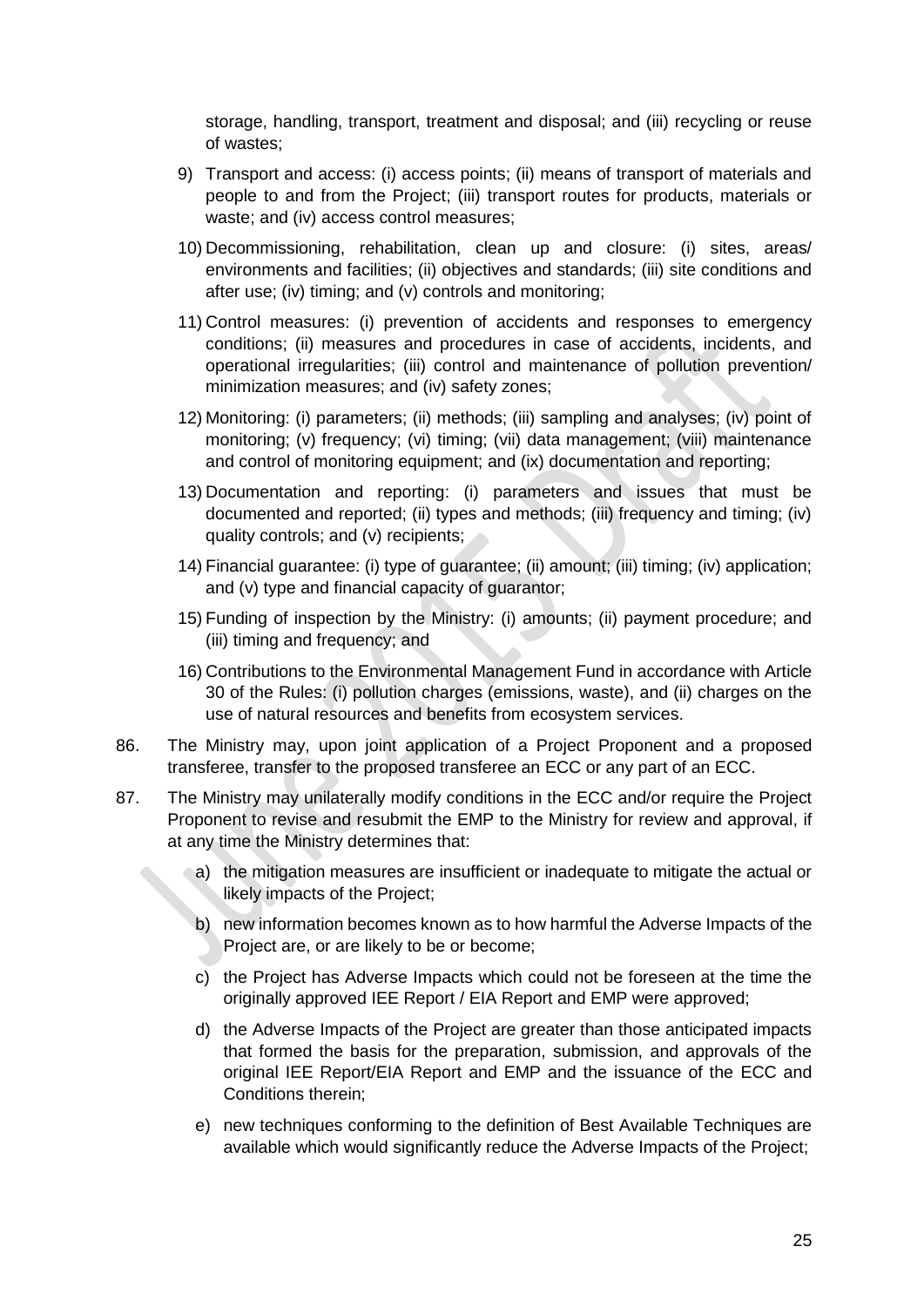- f) the Adverse Impacts of the Project can be reduced through adherence to Good Practice without commercially significant extra cost to the Project; or
- g) the measures/conditions are unnecessary to mitigate the Adverse Impacts.
- 88. In case of major changes in size, scope, location, layout, technology, risk associated with foreseeable Adverse Impacts, production methods or pollution prevention/ mitigation measures of the Project, or an Expansion or second phase development is proposed, the Project Proponent shall notify the Ministry and provide supporting documentation of such changes within the timeframe as may be prescribed.
- 89. The Ministry shall, upon consideration of the supplemental documentation, if any, make a decision on modifications to the conditions in the ECC or require that a new EIA, IEE or EMP, as the case may be, shall be prepared and submitted.
- 90. For EIA Type Projects with comprehensive construction works, the Ministry may include as a condition in the ECC that the Project Proponent shall prepare and submit to the Department a detailed Construction Phase EMP for review and approval prior to the intended start of construction works of the Project.
- 91. For EIA Type Projects, the Ministry may include as a condition in the ECC that the Project Proponent shall prepare and submit to the Department a detailed Operational Phase EMP for review and approval prior to the intended start of operations of the Project.
- 92. The Department may require that a Construction Phase EMP or Operational Phase EMP, as the case may be, shall be periodically updated and resubmitted to the Department in accordance with Ministry guidelines for its review and approval.
- 93. The Project Proponent shall incorporate all relevant environmental commitments and requirements set forth in the EIA Report, Construction Phase EMP and/or Operational Phase EMP as the case may be, and in the ECC, applicable Emission Limit Values and Environmental Quality Standards, into detailed designs, construction contract specifications, and contracts on Project operations related to any part of the Project.
- 94. In case the Department finds that changes to the Project, the Project site or Adverse Impacts of the Project warrant revisions to the EMP, Construction Phase EMP, or Operational Phase EMP as the case may be, then the Department may require the Project Proponent to prepare and submit a revised EMP, Construction Phase EMP, or Operational Phase EMP, as the case may be to the Department for review and approval.

#### **Responsibility for all Adverse Impacts**

95. The Project Proponent shall bear full legal and financial responsibility for PAPs until they have achieved socio-economic stability at a level not lower than that in effect prior to the commencement of the Project, and shall support programs for livelihood restoration and resettlement in consultation with the PAPs, related government agencies, and organizations and other concerned persons for all Adverse Impacts and all of the Project Proponent's actions and omissions and those of its contractors, subcontractors, officers, employees, agents, representatives, and consultants employed, hired, or authorized by the Project acting for or on behalf of the Project, in carrying out work on the Project.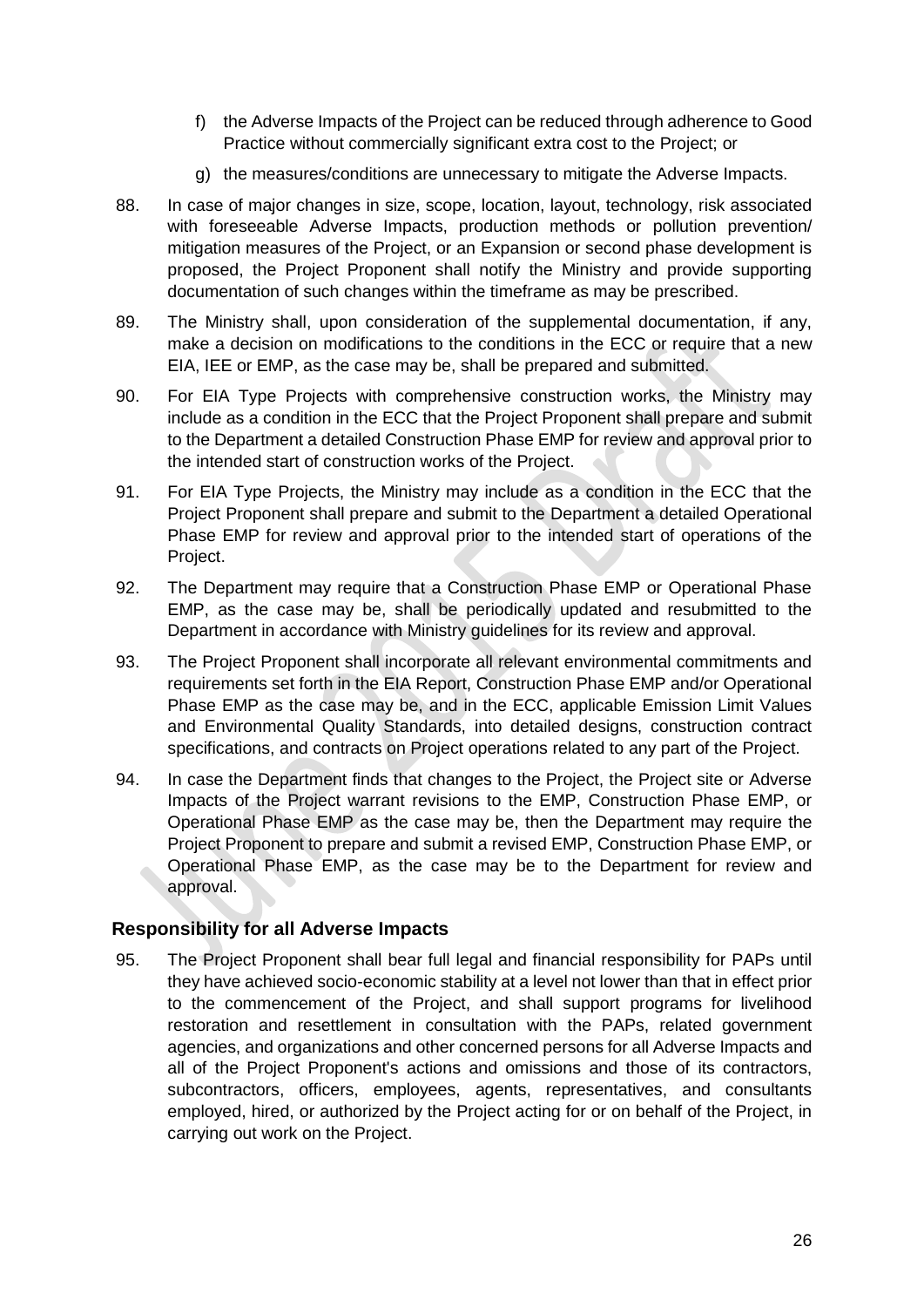- 96. The Project Proponent shall fully implement the EMP, all Project commitments, and Conditions, and is liable to ensure that all contractors and subcontractors of the Project comply fully with all applicable Laws, the Rules, this Procedure, the EMP, Project commitments and Conditions when providing services to the Project.
- 97. The Project Proponent shall be responsible for, and shall fully and effectively implement, all requirements set forth in the ECC, applicable Laws, the Rules, this Procedure and standards.
- 98. The Project Proponent shall timely notify and identify in writing to the Ministry, providing detailed information as to the proposed Project's potential Adverse Impacts.

## **CHAPTER VIII.**

## **Monitoring**

- 99. The Project Proponent shall, during all phases of the Project (pre-construction, construction, operation, decommissioning, closure and post-closure), engage in continuous, pro-active and comprehensive self-monitoring of the Project and activities related thereto, all Adverse Impacts, and compliance with applicable laws, the Rules, this Procedure, standards, the ECC, and the EMP.
- 100. The Project Proponent shall notify and identify in writing to the Ministry any breaches of its obligations or other performance failures or violations of the ECC and the EMP as soon as reasonably possible and in any event, in respect of any breach which would have a serious impact or where the urgent attention of the Ministry is or may be required, within not later than twenty-four (24) hours, and in all other cases within seven (7) days of the Project Proponent becoming aware of such incident.
- 101. The Project Proponent shall submit monitoring reports to the Ministry not less frequently than every six (6) months, as provided in a schedule in the EMP, or periodically as prescribed by the Ministry.
- 102. The monitoring reports shall include:
	- a) documentation of compliance with all Conditions;
	- b) progress made to date on implementation of the EMP against the submitted implementation schedule;
	- c) difficulties encountered in implementing the EMP and recommendations for remedying those difficulties and steps proposed to prevent or avoid similar future difficulties;
	- d) number and type of non-compliance with the EMP and proposed remedial measures and timelines for completion of remediation;
	- e) accidents or incidents relating to the occupational and community health and safety, and the environment; and
	- f) monitoring data of environmental parameters and conditions as committed in the EMP or otherwise required.
- 103. Within ten (10) days of completing a monitoring report as contemplated in Article 97 and Article 98 in accordance with the EMP schedule, the Project Proponent shall make such report (except as may relate to National Security concerns) publicly available on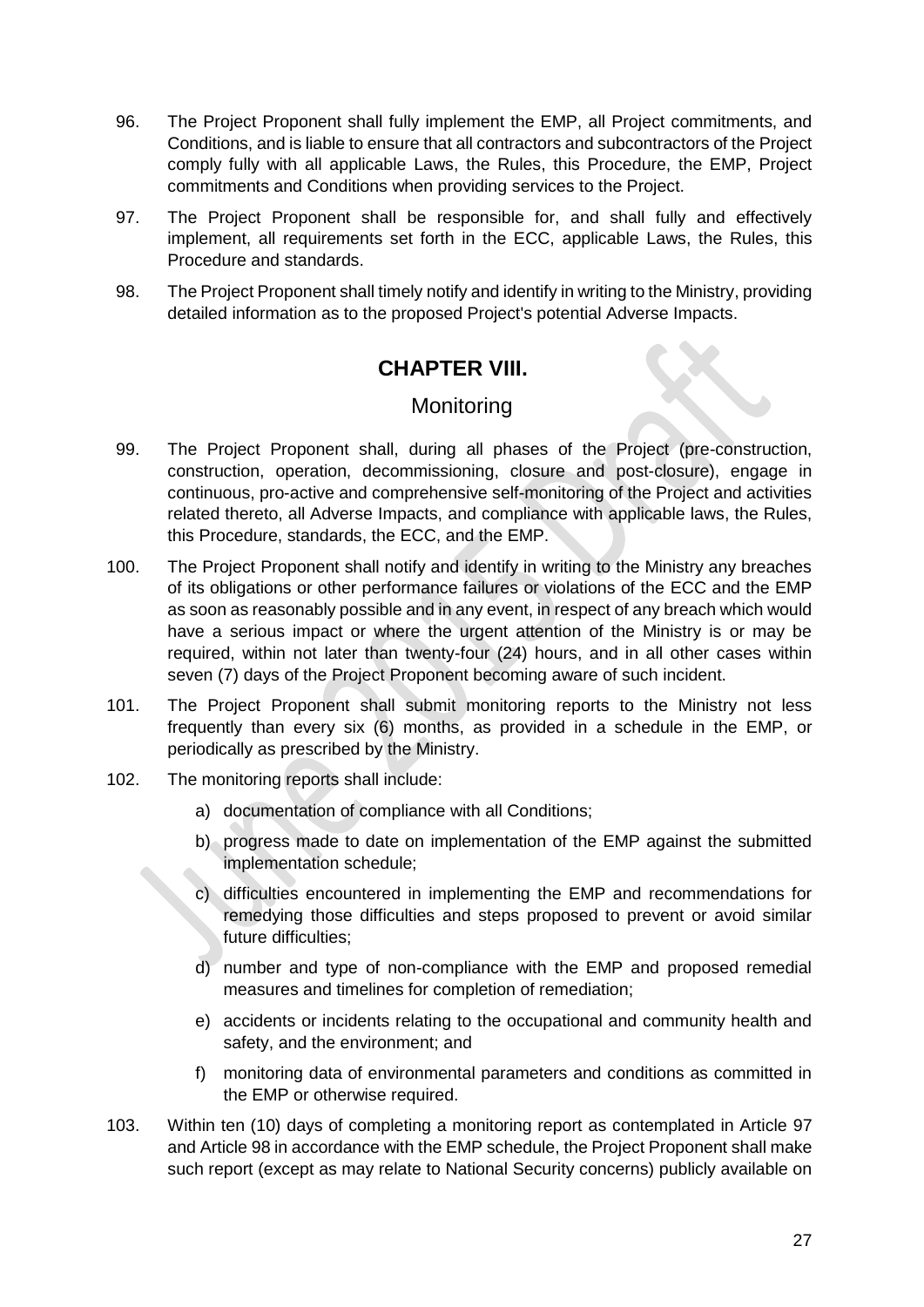the Project's website, at public meeting places (e.g. libraries, community halls) and at the Project offices. Any organization or person may request a digital copy of a monitoring report and the Project shall, within ten (10) days of receiving such request, submit a digital copy via email or as may otherwise be agreed upon with the requestor.

#### **Monitoring and Inspection of the Ministry**

- 104. The Ministry has the right, using its own officers at national, regional, state, Nay Pyi Taw Union Territory and/or local offices, the services of any consultant, or both, to conduct monitoring and inspections of a Project and activities related thereto in order to control and determine compliance by the Project with all applicable environmental and socio-economical requirements and, where possible, to prevent violations of the Project's obligations. The Ministry may also, for the implementation of monitoring and inspections, enlist the assistance of other relevant government departments and organizations.
- 105. If, upon inspection, the Ministry identifies any non-compliance with the EMP or Conditions in the ECC, the Ministry may require the Project Proponent to undertake remedial measures and/or may impose penalties as provided for in this Procedure.
- 106. For purposes of monitoring and inspection, the Project Proponent shall grant to the Ministry and/or its representatives, at any time during normal working hours and from time to time as and when the Ministry may reasonably require, access to the Project's offices and to the Project site and any other location at which the Project activities or activities related to the Project are performed.
- 107. In carrying out any inspection, the Ministry may take photographs and make other audio and video recordings of any type, take soil, sediment, water, and air samples, and examine computers, copy documents including digital files, interview persons, and carry out any other investigation which the Ministry believes to be necessary or appropriate. The Ministry, as it deems necessary, may carry out such inspection in coordination with any other ministries.
- 108. In the event of an emergency, or where, in the opinion of the Ministry, there is or may exist a violation or risk of violation of the compliance by the Project with all applicable environmental and social requirements, the Project shall grant full and immediate access to the Ministry at any time as may be required by the Ministry, including outside normal working hours.
- 109. The Ministry's inspections may include without limitation sites, facilities, vehicles, computers, archives, documents and all other forms and types of media and information storage, and persons.
- 110. The Project Proponent shall further ensure that the Ministry's rights of access hereunder shall extend to access by the Ministry to the Project's contractors and subcontractors.
- 111. Where, in the opinion of the Ministry, the Project is not in compliance with its obligations, the Ministry shall promptly inform the Project.
- 112. The Ministry may recommend and warn the Project to strictly implement its obligations. The Ministry reserves the right to post any warning on the Ministry and/or Department websites or to require the Project to post and retain such warning on the Project's website, or both, or to effect disclosure to the public in other appropriate ways.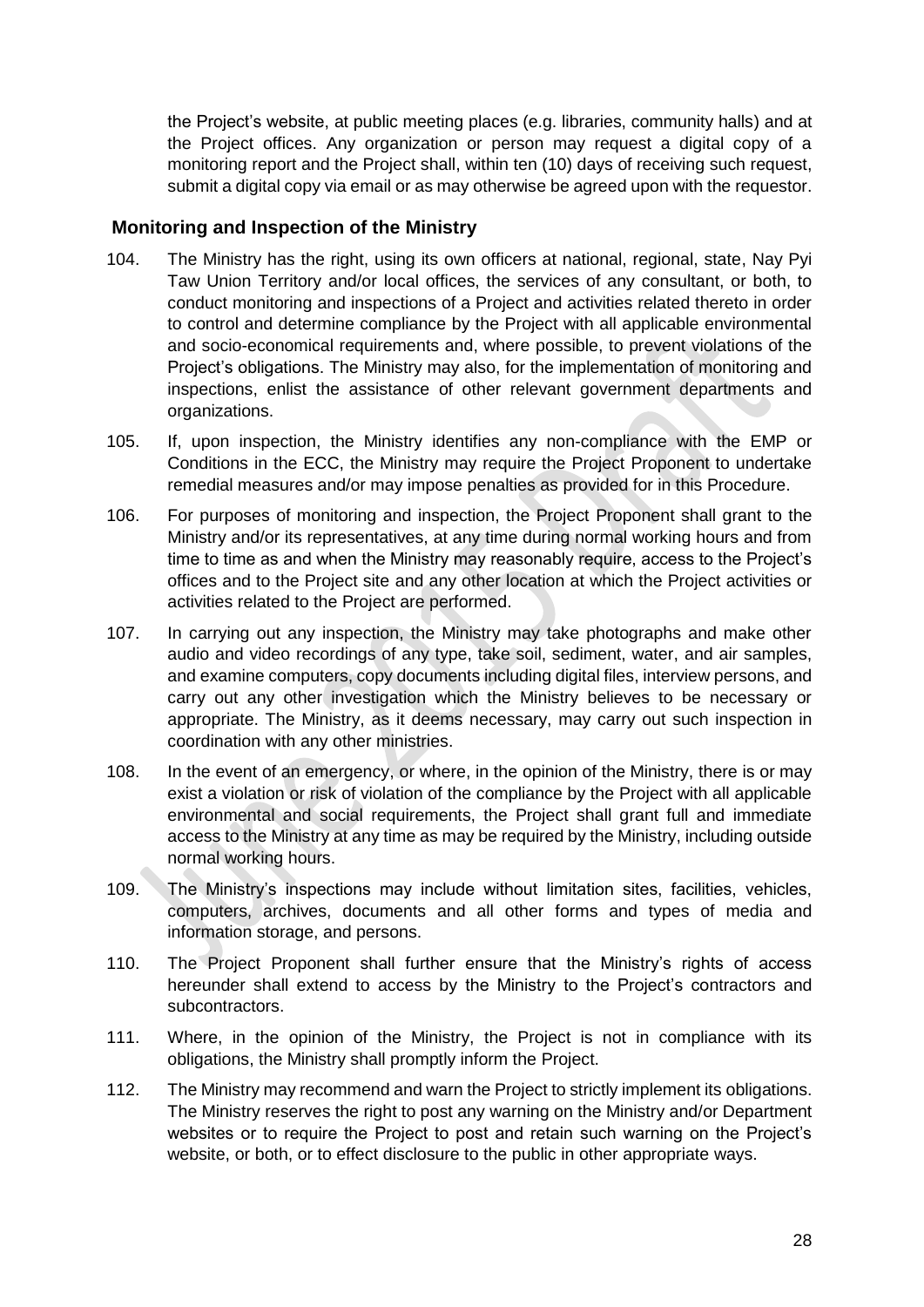- 113. The Ministry shall indicate the manner in which environmental obligations are not being complied with by the Project Proponent, and shall give the Project a specified time period (determined by the Ministry to be reasonable under the circumstances) within which to bring the Project into compliance.
- 114. Where, in the opinion of the Ministry, the Project Proponent is not in compliance with, or is likely not to comply with, its environmental obligations, the Ministry may take such enforcement actions as the Ministry thinks appropriate as are set out in any applicable law, including without limitation the right to suspend the Project operation, and the right of the Ministry to employ any qualified third party to correct such non-compliance at the Project Proponent's sole expense.
- 115. All costs of the Ministry to conduct inspection and monitoring of the Project shall be borne by the Project Proponent. Such costs shall not exceed that which is necessary to ensure the Project's compliance with the Project commitments as set out in the EMP and in the ECC.

# **CHAPTER IX.**

## Strategic Environmental Assessment

116. To ensure the achievement of a generally high level of environmental and social protection with respect to Projects and other economic activities in and throughout the Republic of the Union of Myanmar and its political and geographic subdivisions, and to facilitate the prompt and effective integration of relevant environmental and social considerations into public policy and planning, the Ministry may require that policies, strategies, development plans, frameworks and programs that are prepared or contemplated by Union Ministries, the governments and authorities of States, Regions, Self-Administered Zones, Self-Administered Divisions, the Nay Pyi Taw Union Territory, Cities and Townships, shall be screened for potential environmental and social impacts in accordance with strategic environmental assessment guidelines issued by the Ministry.

Where such screening indicates that any such policy, strategy, development plan, framework or program may have a significant environmental or social impact, the Ministry may require the authority responsible for such policy, strategy, development plan, framework or program to undertake a properly scoped study to identify and assess the potential environmental and social impacts, and to prepare and incorporate into such policy, strategy, development plan, framework or program an environmental and social management and monitoring framework comprehensively addressing such impacts.

117. The Ministry may require that Projects and other economic activities that derive from such policy, strategy, development plan, framework or program and which have been required to undertake a study to identify and assess the potential environmental and social impacts (as stipulated above) shall be developed and implemented (sited, designed, constructed and operated) in accordance with the environmental and social management and monitoring framework of such policy, strategy, development plan, framework or program.

# **CHAPTER X.**